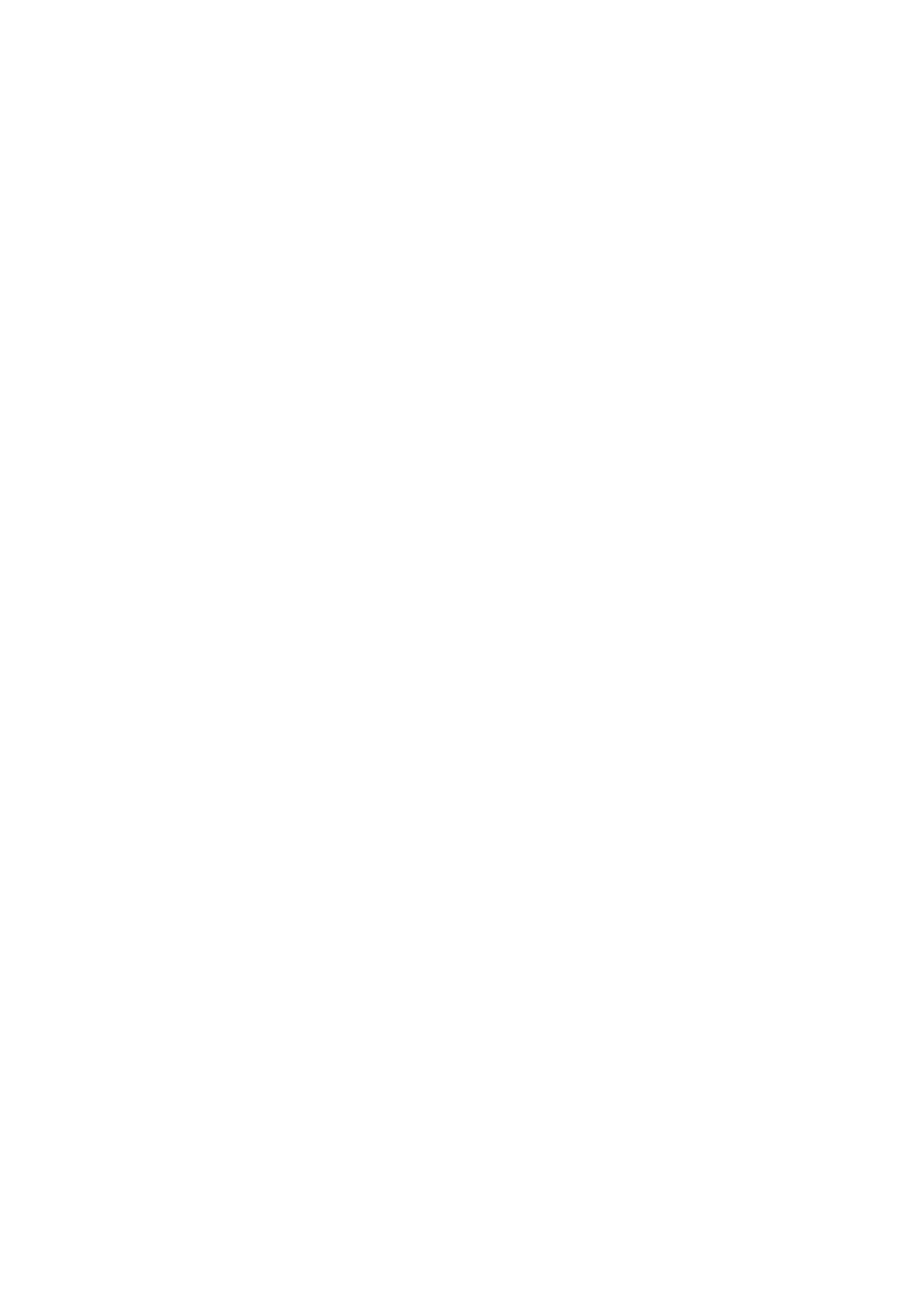| <b>DISTRICT: Panchthar</b><br>[2] |                  | V.D.C./MUNICIPALITY: Aangna<br>[1] |                   |               |
|-----------------------------------|------------------|------------------------------------|-------------------|---------------|
| <b>WARD</b>                       | <b>HOUSEHOLD</b> |                                    | <b>POPULATION</b> |               |
|                                   |                  | <b>TOTAL</b><br><b>MALE</b>        |                   | <b>FEMALE</b> |
|                                   | 58               | 230                                | 113               | 117           |
| 2                                 | 51               | 239                                | 129               | 110           |
| 3                                 | 142              | 748                                | 349               | 399           |
|                                   | 92               | 420                                | 187               | 233           |
| 5                                 | 85               | 412                                | 195               | 217           |
| 6                                 | 57               | 287                                | 131               | 156           |
|                                   | 94               | 462                                | 220               | 242           |
| 8                                 | 30               | 140                                | 67                | 73            |
| 9                                 | 64               | 306                                | 130               | 176           |
| <b>TOTAL</b>                      | 673              | 3,244                              | 1,521             | 1,723         |

| <b>DISTRICT: Panchthar</b><br>[2] |                  | V.D.C./MUNICIPALITY: Aangsarang<br>[2] |             |               |
|-----------------------------------|------------------|----------------------------------------|-------------|---------------|
| <b>WARD</b>                       |                  | <b>POPULATION</b>                      |             |               |
|                                   | <b>HOUSEHOLD</b> | <b>TOTAL</b>                           | <b>MALE</b> | <b>FEMALE</b> |
|                                   | 157              | 663                                    | 311         | 352           |
| 2                                 | 100              | 529                                    | 229         | 300           |
| 3                                 | 112              | 601                                    | 273         | 328           |
| Δ                                 | 101              | 549                                    | 265         | 284           |
| 5                                 | 154              | 741                                    | 330         | 411           |
| 6                                 | 134              | 647                                    | 310         | 337           |
|                                   | 173              | 872                                    | 421         | 451           |
| 8                                 | 124              | 605                                    | 274         | 331           |
| 9                                 | 104              | 494                                    | 222         | 272           |
| <b>TOTAL</b>                      | 1,159            | 5,701                                  | 2,635       | 3,066         |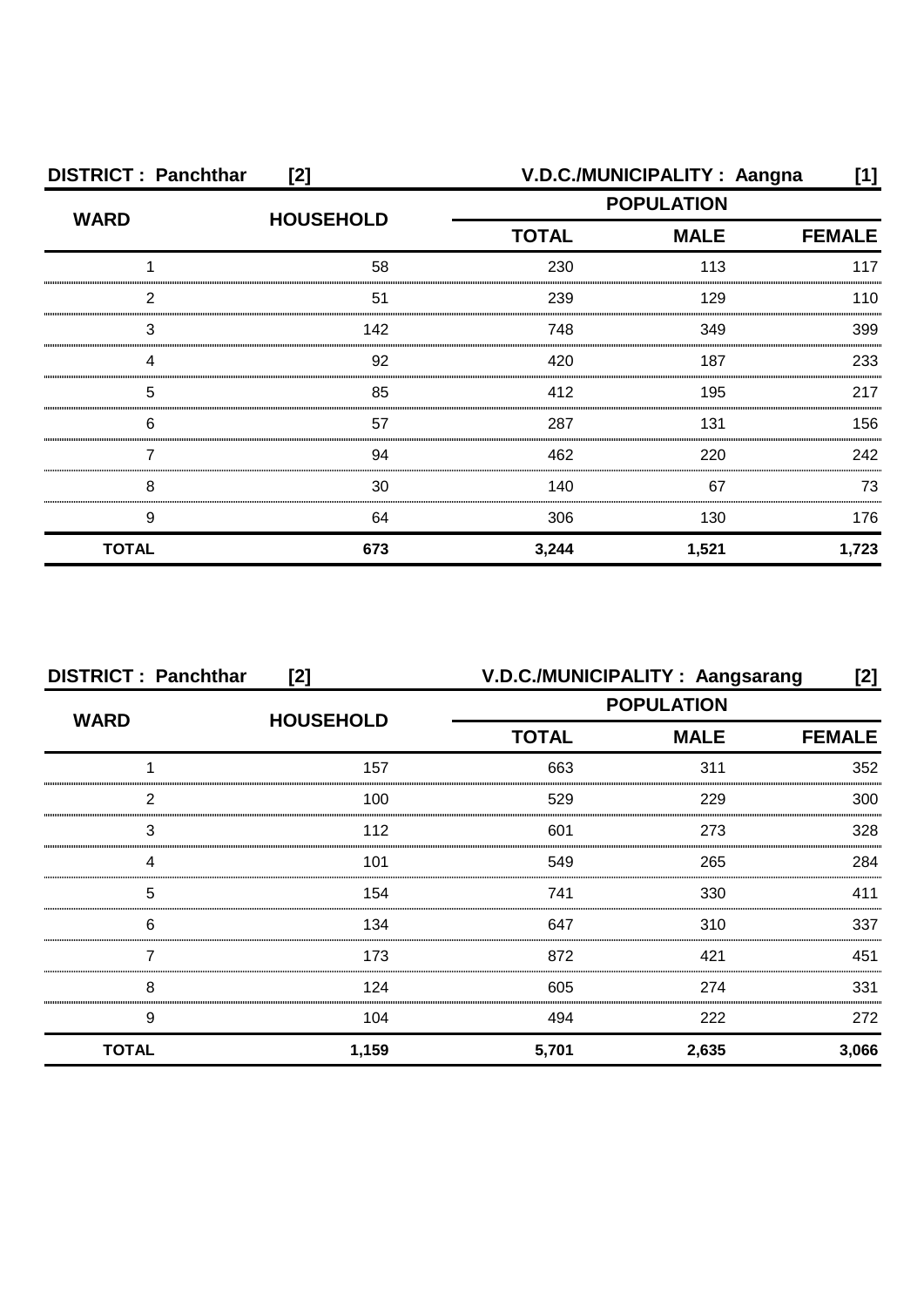| <b>DISTRICT: Panchthar</b><br>[2] |                  |                   | V.D.C./MUNICIPALITY: Aarubote | [3]           |
|-----------------------------------|------------------|-------------------|-------------------------------|---------------|
| <b>WARD</b>                       | <b>HOUSEHOLD</b> | <b>POPULATION</b> |                               |               |
|                                   |                  | <b>TOTAL</b>      | <b>MALE</b>                   | <b>FEMALE</b> |
|                                   | 56               | 305               | 149                           | 156           |
| 2                                 | 74               | 312               | 153                           | 159           |
| 3                                 | 75               | 368               | 155                           | 213           |
| Δ                                 | 79               | 385               | 175                           | 210           |
| 5                                 | 82               | 365               | 180                           | 185           |
| 6                                 | 81               | 367               | 171                           | 196           |
|                                   | 129              | 609               | 274                           | 335           |
| 8                                 | 120              | 515               | 229                           | 286           |
| 9                                 | 94               | 446               | 202                           | 244           |
| <b>TOTAL</b>                      | 790              | 3,672             | 1,688                         | 1,984         |

| <b>DISTRICT: Panchthar</b><br>[2] |       | V.D.C./MUNICIPALITY: Amarpur<br>[4] |                   |               |
|-----------------------------------|-------|-------------------------------------|-------------------|---------------|
| <b>WARD</b><br><b>HOUSEHOLD</b>   |       |                                     | <b>POPULATION</b> |               |
|                                   |       | <b>TOTAL</b>                        | <b>MALE</b>       | <b>FEMALE</b> |
|                                   | 109   | 514                                 | 250               | 264           |
| 2                                 | 73    | 345                                 | 157               | 188           |
| 3                                 | 87    | 400                                 | 188               | 212           |
|                                   | 213   | 912                                 | 403               | 509           |
| 5                                 | 76    | 398                                 | 180               | 218           |
| 6                                 | 293   | 1,405                               | 667               | 738.          |
|                                   | 112   | 508                                 | 255               | 253           |
| 8                                 | 101   | 475                                 | 198               | 277           |
| 9                                 | 270   | 1,386                               | 628               | 758           |
| <b>TOTAL</b>                      | 1,334 | 6,343                               | 2,926             | 3,417         |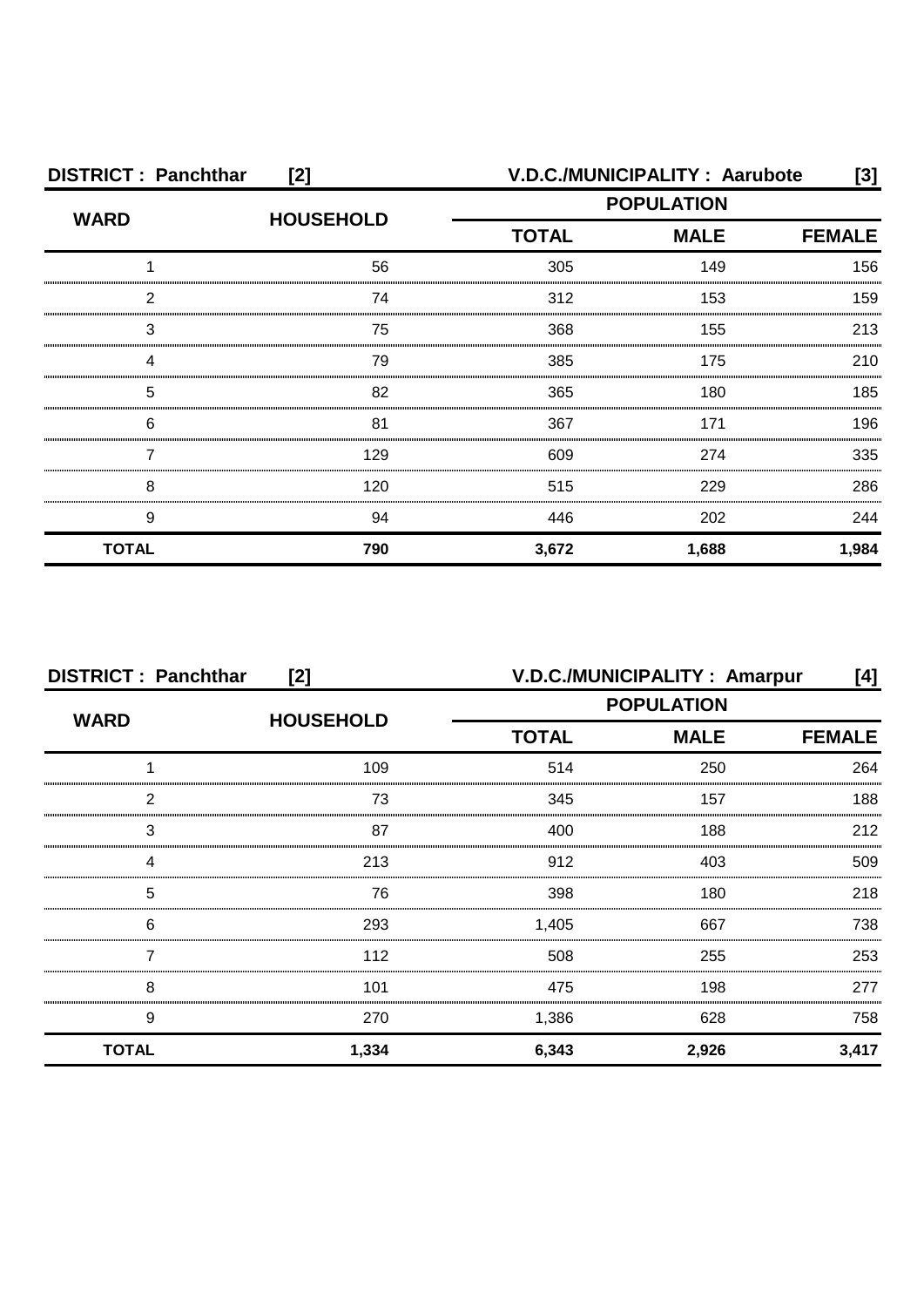| <b>DISTRICT: Panchthar</b><br>[2] |                  | V.D.C./MUNICIPALITY: Bharapa<br>[5] |                   |       |
|-----------------------------------|------------------|-------------------------------------|-------------------|-------|
| <b>WARD</b>                       | <b>HOUSEHOLD</b> |                                     | <b>POPULATION</b> |       |
|                                   |                  | <b>MALE</b><br><b>TOTAL</b>         | <b>FEMALE</b>     |       |
|                                   | 75               | 371                                 | 166               | 205   |
| 2                                 | 184              | 822                                 | 382               | 440   |
| 3                                 | 121              | 534                                 | 231               | 303   |
|                                   | 102              | 481                                 | 213               | 268   |
| 5                                 | 92               | 442                                 | 206               | 236   |
| 6                                 | 200              | 983                                 | 459               | 524   |
|                                   | 207              | 1,031                               | 498               | 533   |
| 8                                 | 255              | 1,251                               | 565               | 686   |
| 9                                 | 206              | 978                                 | 463               | 515   |
| <b>TOTAL</b>                      | 1,442            | 6,893                               | 3,183             | 3,710 |

| <b>DISTRICT: Panchthar</b><br>[2] |                  | V.D.C./MUNICIPALITY: Chilingdin<br>[6] |               |       |
|-----------------------------------|------------------|----------------------------------------|---------------|-------|
|                                   |                  | <b>POPULATION</b>                      |               |       |
| <b>WARD</b>                       | <b>HOUSEHOLD</b> | <b>TOTAL</b><br><b>MALE</b>            | <b>FEMALE</b> |       |
|                                   | 105              | 540                                    | 254           | 286   |
| 2                                 | 135              | 590                                    | 264           | 326   |
| 3                                 | 67               | 277                                    | 124           | 153   |
|                                   | 89               | 391                                    | 188           | 203   |
| 5                                 | 79               | 357                                    | 172           | 185   |
| 6                                 | 84               | 379                                    | 175           | 204   |
|                                   | 67               | 337                                    | 171           | 166   |
| 8                                 | 76               | 347                                    | 158           | 189   |
| 9                                 | 97               | 432                                    | 200           | 232   |
| <b>TOTAL</b>                      | 799              | 3,650                                  | 1,706         | 1,944 |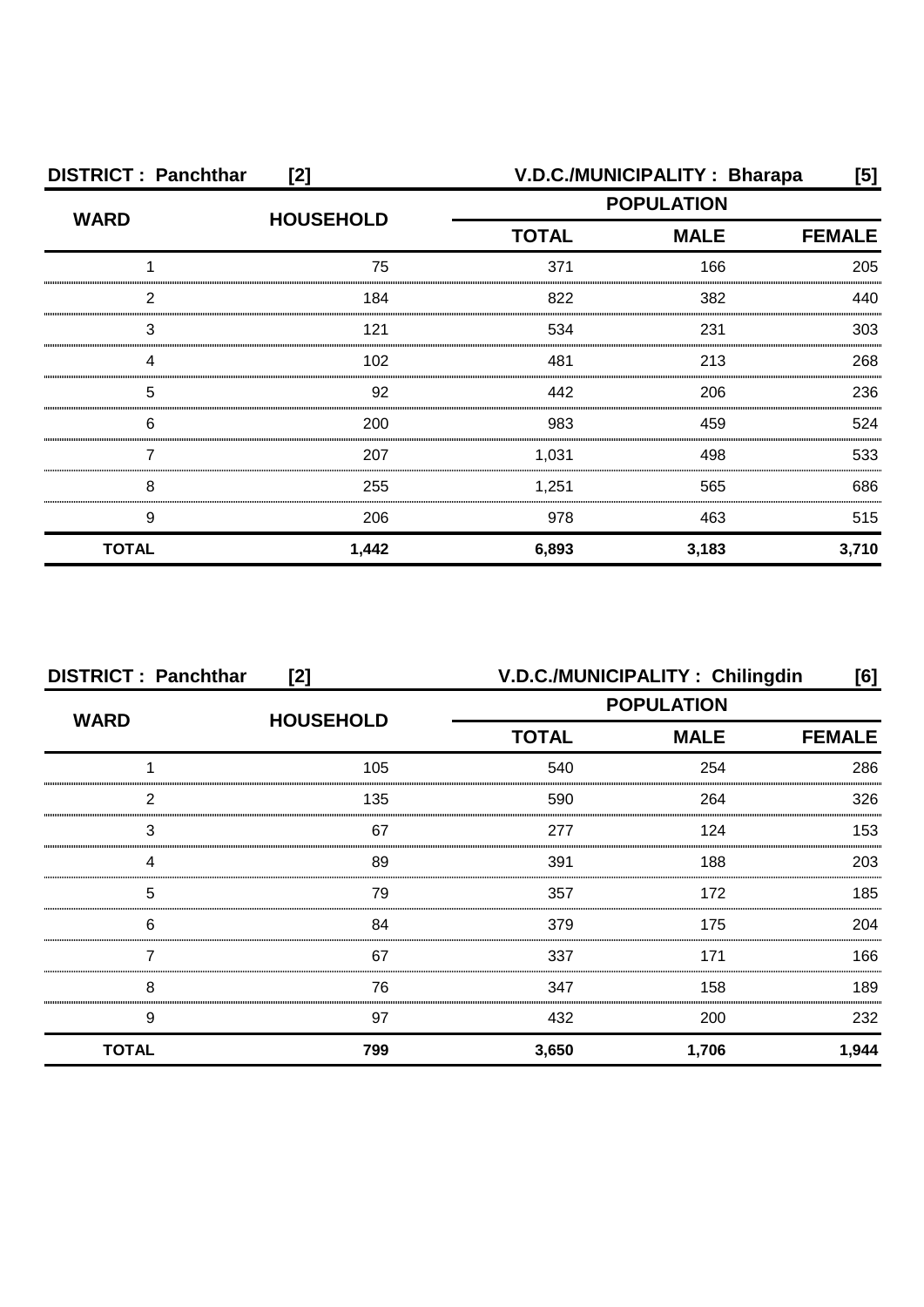| <b>DISTRICT: Panchthar</b><br>[2] |                  |                   | V.D.C./MUNICIPALITY: Chokmagu | [7]           |
|-----------------------------------|------------------|-------------------|-------------------------------|---------------|
| <b>WARD</b>                       | <b>HOUSEHOLD</b> | <b>POPULATION</b> |                               |               |
|                                   |                  | <b>TOTAL</b>      | <b>MALE</b>                   | <b>FEMALE</b> |
|                                   | 90               | 399               | 169                           | 230           |
| 2                                 | 40               | 170               | 78                            | 92            |
| 3                                 | 145              | 754               | 361                           | 393           |
|                                   | 42               | 196               | 87                            | 109           |
| 5                                 | 118              | 516               | 243                           | 273           |
| 6                                 | 118              | 570               | 270                           | 300           |
|                                   | 66               | 303               | 134                           | 169           |
| 8                                 | 99               | 494               | 226                           | 268           |
| 9                                 | 89               | 423               | 189                           | 234           |
| <b>TOTAL</b>                      | 807              | 3,825             | 1,757                         | 2,068         |

| <b>DISTRICT: Panchthar</b><br>[2] |                  | V.D.C./MUNICIPALITY: Chyangthapu |             | [8]           |
|-----------------------------------|------------------|----------------------------------|-------------|---------------|
| <b>WARD</b>                       |                  | <b>POPULATION</b>                |             |               |
|                                   | <b>HOUSEHOLD</b> | <b>TOTAL</b>                     | <b>MALE</b> | <b>FEMALE</b> |
|                                   | 87               | 395                              | 180         | 215           |
| 2                                 | 30               | 137                              | 63          | 74            |
| 3                                 | 56               | 273                              | 130         | 143           |
|                                   | 54               | 286                              | 124         | 162           |
| 5                                 | 44               | 219                              | 110         | 109           |
| 6                                 | 32               | 160                              | 76          | 84            |
|                                   | 40               | 164                              | 80          | 84            |
| 8                                 | 54               | 255                              | 119         | 136           |
| 9                                 | 97               | 383                              | 191         | 192           |
| <b>TOTAL</b>                      | 494              | 2,272                            | 1,073       | 1,199         |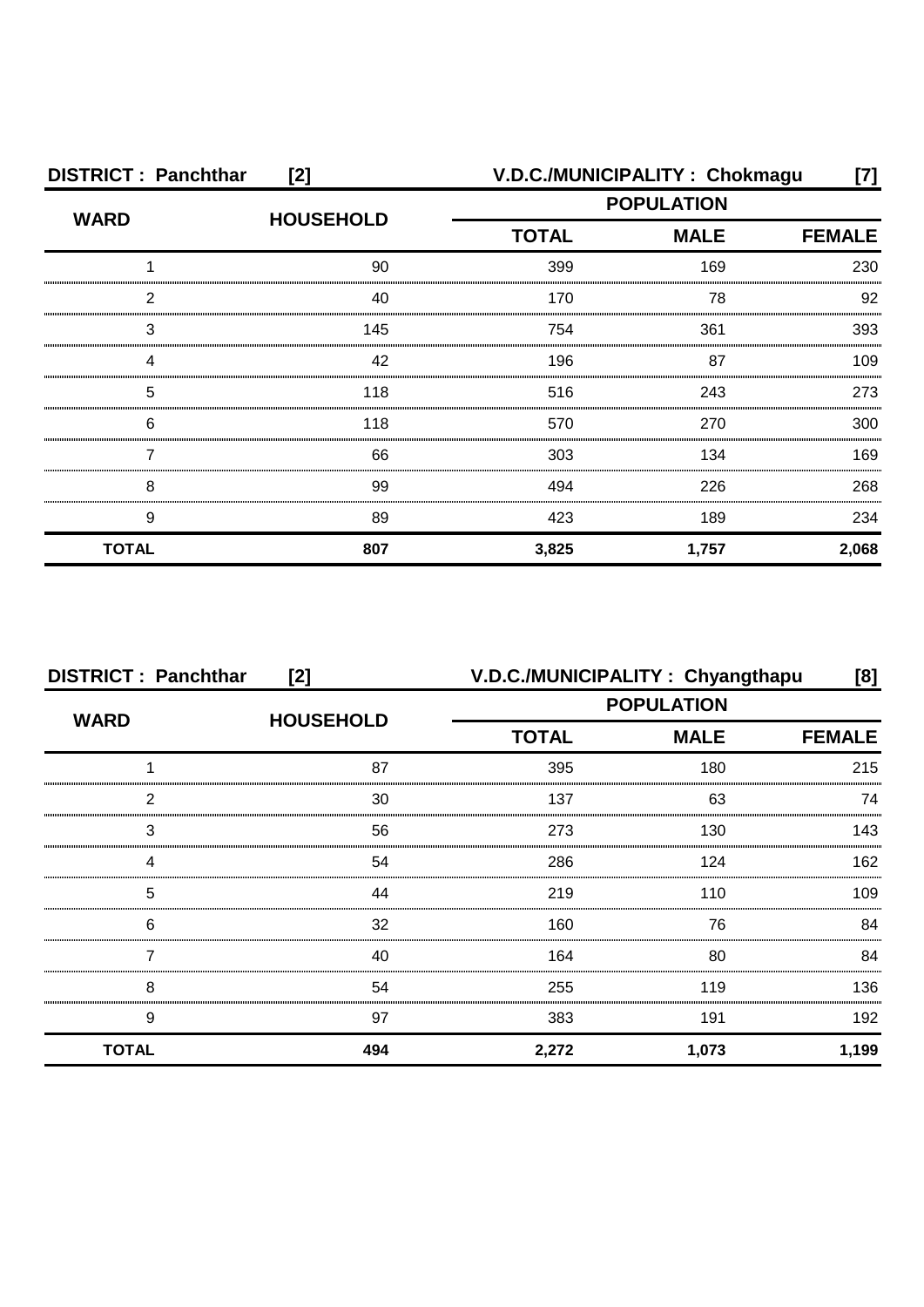| <b>DISTRICT: Panchthar</b><br>[2] |                  |                             | V.D.C./MUNICIPALITY: Durdimba | [9]   |
|-----------------------------------|------------------|-----------------------------|-------------------------------|-------|
| <b>WARD</b>                       | <b>HOUSEHOLD</b> | <b>POPULATION</b>           |                               |       |
|                                   |                  | <b>TOTAL</b><br><b>MALE</b> | <b>FEMALE</b>                 |       |
|                                   | 71               | 302                         | 156                           | 146   |
| 2                                 | 103              | 497                         | 234                           | 263   |
| 3                                 | 55               | 220                         | 102                           | 118   |
| Δ                                 | 86               | 344                         | 154                           | 190   |
| 5                                 | 91               | 398                         | 181                           | 217   |
| 6                                 | 70               | 320                         | 151                           | 169   |
|                                   | 65               | 266                         | 120                           | 146   |
| 8                                 | 41               | 197                         | 95                            | 102   |
| 9                                 | 103              | 446                         | 217                           | 229   |
| <b>TOTAL</b>                      | 685              | 2,990                       | 1,410                         | 1,580 |

| <b>DISTRICT: Panchthar</b><br>[2] |                  |                   | V.D.C./MUNICIPALITY: Ekteen | $[10]$        |
|-----------------------------------|------------------|-------------------|-----------------------------|---------------|
| <b>WARD</b>                       | <b>HOUSEHOLD</b> | <b>POPULATION</b> |                             |               |
|                                   |                  | <b>TOTAL</b>      | <b>MALE</b>                 | <b>FEMALE</b> |
|                                   | 115              | 501               | 262                         | 239           |
| 2                                 | 143              | 592               | 282                         | 310           |
| 3                                 | 138              | 662               | 303                         | 359           |
| 4                                 | 153              | 668               | 294                         | 374           |
| 5                                 | 172              | 728               | 337                         | 391           |
| 6                                 | 148              | 662               | 300                         | 362           |
|                                   | 107              | 502               | 238                         | 264           |
| 8                                 | 126              | 551               | 251                         | 300           |
| 9                                 | 88               | 405               | 194                         | 211           |
| <b>TOTAL</b>                      | 1,190            | 5,271             | 2,461                       | 2,810         |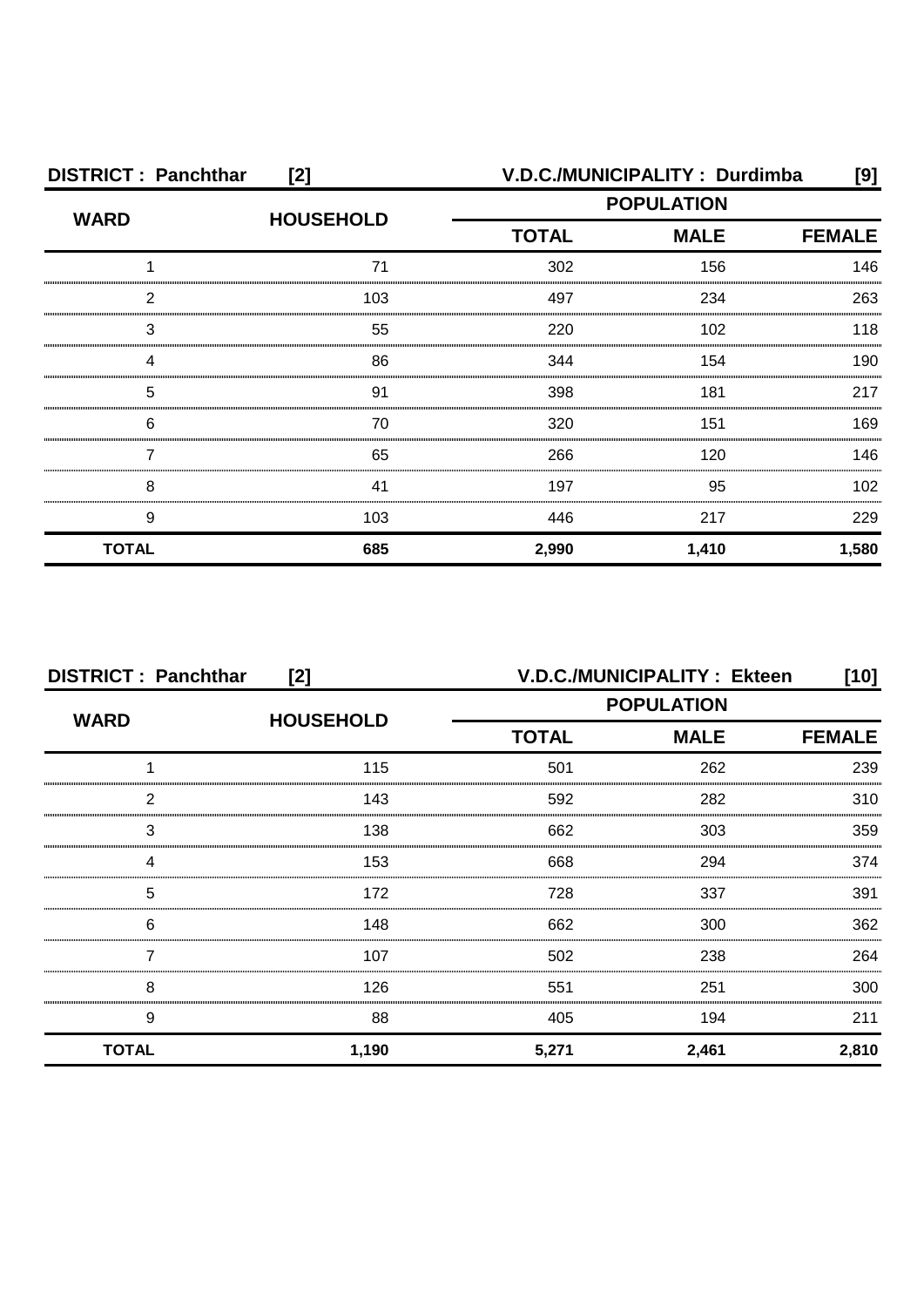| <b>DISTRICT: Panchthar</b><br>[2] |                  |              | V.D.C./MUNICIPALITY: Embung | [11]          |
|-----------------------------------|------------------|--------------|-----------------------------|---------------|
| <b>WARD</b>                       | <b>HOUSEHOLD</b> |              | <b>POPULATION</b>           |               |
|                                   |                  | <b>TOTAL</b> | <b>MALE</b>                 | <b>FEMALE</b> |
|                                   | 77               | 331          | 159                         | 172           |
| 2                                 | 44               | 202          | 95                          | 107           |
| 3                                 | 37               | 178          | 92                          | 86            |
|                                   | 55               | 280          | 121                         | 159           |
| 5                                 | 23               | 107          | 49                          | 58            |
| 6                                 | 54               | 244          | 112                         | 132           |
|                                   | 56               | 219          | 103                         | 116           |
| 8                                 | 66               | 300          | 149                         | 151           |
| 9                                 | 73               | 339          | 152                         | 187           |
| <b>TOTAL</b>                      | 485              | 2,200        | 1,032                       | 1,168         |

| <b>DISTRICT: Panchthar</b><br>[2] |                  | V.D.C./MUNICIPALITY: Phalaincha |                   | [12]          |
|-----------------------------------|------------------|---------------------------------|-------------------|---------------|
| <b>WARD</b>                       | <b>HOUSEHOLD</b> |                                 | <b>POPULATION</b> |               |
|                                   |                  | <b>TOTAL</b>                    | <b>MALE</b>       | <b>FEMALE</b> |
|                                   | 70               | 364                             | 176               | 188           |
| 2                                 | 35               | 191                             | 92                | 99            |
| 3                                 | 44               | 224                             | 108               | 116           |
|                                   | 51               | 230                             | 112               | 118           |
| 5                                 | 35               | 150                             | 74                | 76            |
| 6                                 | 73               | 354                             | 181               | 173           |
|                                   | 103              | 549                             | 265               | 284           |
| 8                                 | 109              | 511                             | 243               | 268           |
| 9                                 | 132              | 688                             | 336               | 352           |
| <b>TOTAL</b>                      | 652              | 3,261                           | 1,587             | 1,674         |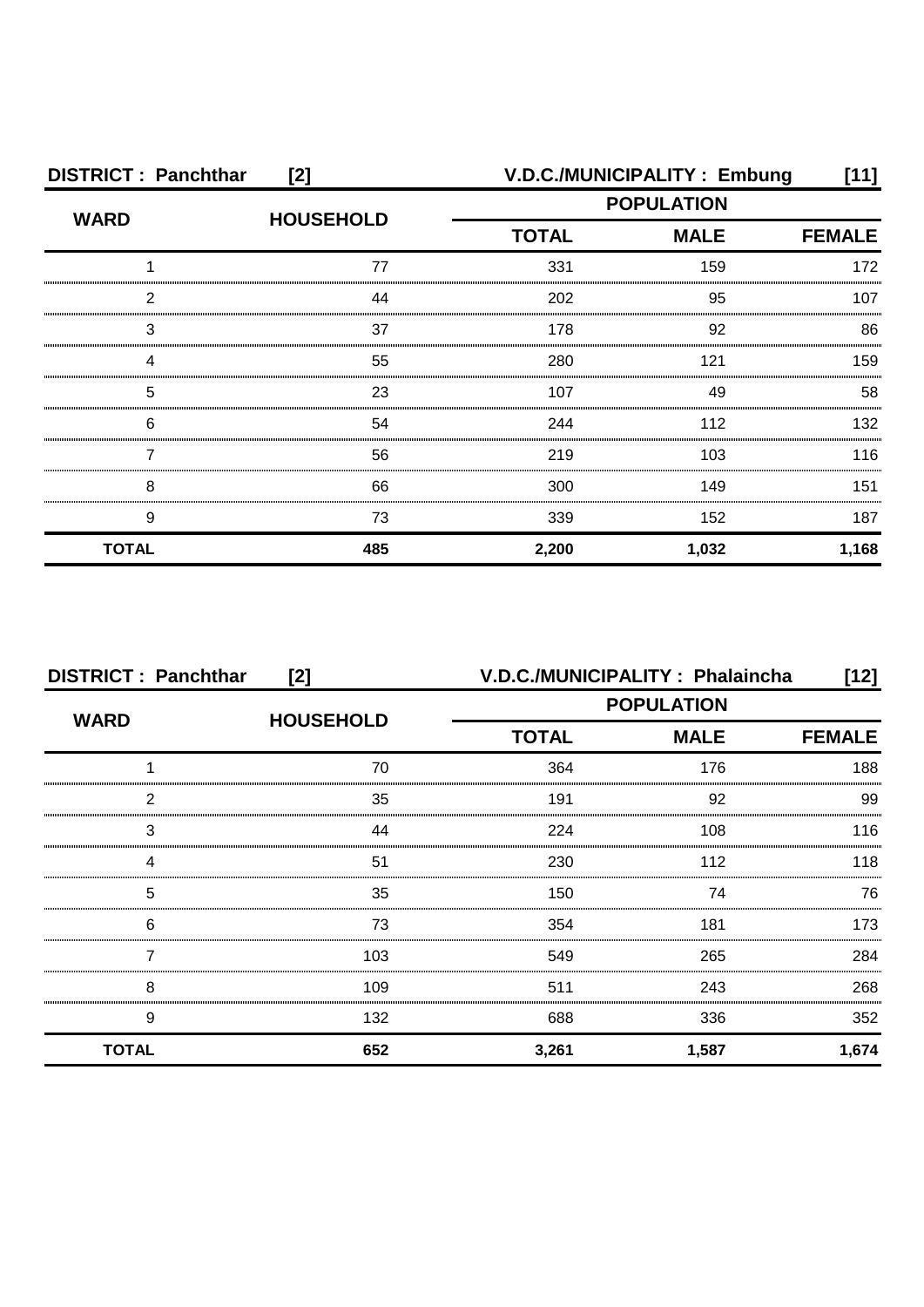| <b>DISTRICT: Panchthar</b><br>[2] |                  |              | V.D.C./MUNICIPALITY: Hangum | [13]          |
|-----------------------------------|------------------|--------------|-----------------------------|---------------|
| <b>WARD</b>                       | <b>HOUSEHOLD</b> |              | <b>POPULATION</b>           |               |
|                                   |                  | <b>TOTAL</b> | <b>MALE</b>                 | <b>FEMALE</b> |
|                                   | 50               | 277          | 131                         | 146           |
| 2                                 | 114              | 545          | 245                         | 300           |
| 3                                 | 31               | 167          | 80                          | 87            |
|                                   | 54               | 237          | 114                         | 123           |
| 5                                 | 55               | 241          | 117                         | 124           |
| 6                                 | 108              | 524          | 243                         | 281           |
|                                   | 59               | 274          | 130                         | 144           |
| 8                                 | 47               | 247          | 128                         | 119           |
| 9                                 | 90               | 399          | 186                         | 213           |
| <b>TOTAL</b>                      | 608              | 2,911        | 1,374                       | 1,537         |

| <b>DISTRICT: Panchthar</b><br>[2] |                  | V.D.C./MUNICIPALITY: Kurumba<br>[14] |                   |               |
|-----------------------------------|------------------|--------------------------------------|-------------------|---------------|
| <b>WARD</b>                       | <b>HOUSEHOLD</b> |                                      | <b>POPULATION</b> |               |
|                                   |                  | <b>TOTAL</b>                         | <b>MALE</b>       | <b>FEMALE</b> |
|                                   | 217              | 1,007                                | 458               | 549           |
| 2                                 | 127              | 554                                  | 241               | 313           |
| 3                                 | 58               | 247                                  | 115               | 132           |
| 4                                 | 123              | 484                                  | 212               | 272           |
| 5                                 | 40               | 188                                  | 86                | 102           |
| 6                                 | 77               | 320                                  | 135               | 185           |
|                                   | 93               | 438                                  | 199               | 239           |
| 8                                 | 72               | 399                                  | 189               | 210           |
| 9                                 | 36               | 151                                  | 76                | 75            |
| <b>TOTAL</b>                      | 843              | 3,788                                | 1,711             | 2,077         |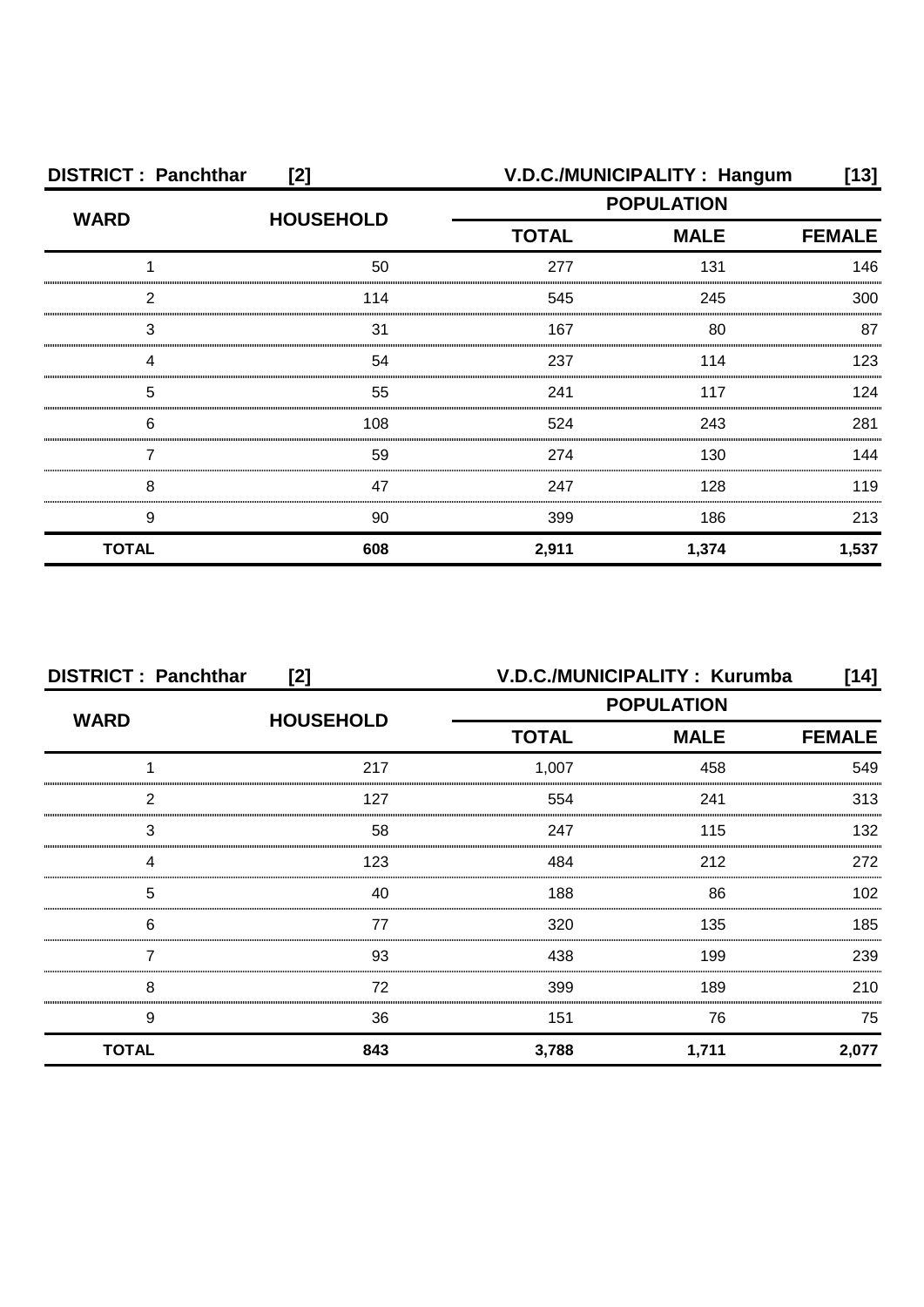| <b>DISTRICT: Panchthar</b><br>[2] |                  |                   | V.D.C./MUNICIPALITY: Limba | [15]          |
|-----------------------------------|------------------|-------------------|----------------------------|---------------|
| <b>WARD</b>                       | <b>HOUSEHOLD</b> | <b>POPULATION</b> |                            |               |
|                                   |                  | <b>TOTAL</b>      | <b>MALE</b>                | <b>FEMALE</b> |
|                                   | 139              | 611               | 291                        | 320           |
| 2                                 | 105              | 491               | 224                        | 267           |
| 3                                 | 82               | 436               | 214                        | 222           |
|                                   | 147              | 717               | 332                        | 385           |
| 5                                 | 50               | 240               | 113                        | 127           |
| 6                                 | 91               | 395               | 175                        | 220           |
|                                   | 111              | 529               | 230                        | 299           |
| 8                                 | 112              | 524               | 241                        | 283           |
| 9                                 | 97               | 462               | 191                        | 271           |
| <b>TOTAL</b>                      | 934              | 4,405             | 2,011                      | 2,394         |

| <b>DISTRICT: Panchthar</b><br>[2] |                  |              | V.D.C./MUNICIPALITY: Lungrupa | $[16]$        |
|-----------------------------------|------------------|--------------|-------------------------------|---------------|
| <b>WARD</b>                       |                  |              | <b>POPULATION</b>             |               |
|                                   | <b>HOUSEHOLD</b> | <b>TOTAL</b> | <b>MALE</b>                   | <b>FEMALE</b> |
|                                   | 88               | 506          | 239                           | 267           |
| 2                                 | 123              | 666          | 329                           | 337           |
| 3                                 | 151              | 825          | 391                           | 434           |
| Δ                                 | 197              | 967          | 462                           | 505           |
| 5                                 | 115              | 553          | 240                           | 313           |
| 6                                 | 124              | 560          | 265                           | 295           |
|                                   | 103              | 471          | 211                           | 260           |
| 8                                 | 82               | 379          | 185                           | 194           |
| 9                                 | 107              | 485          | 230                           | 255           |
| <b>TOTAL</b>                      | 1,090            | 5,412        | 2,552                         | 2,860         |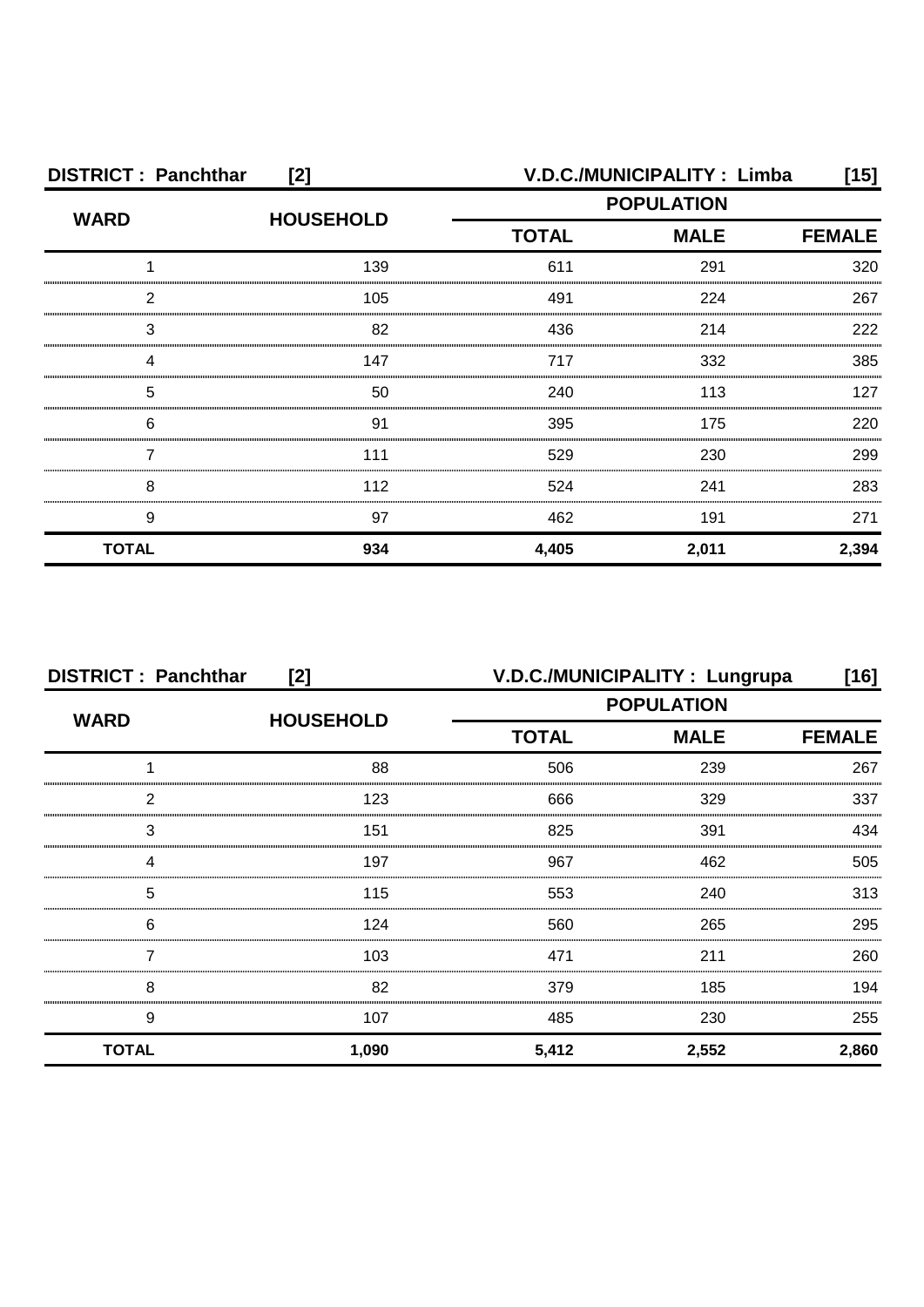| <b>DISTRICT: Panchthar</b> | [2]              |              | V.D.C./MUNICIPALITY: Lumphabung | [17]          |
|----------------------------|------------------|--------------|---------------------------------|---------------|
| <b>WARD</b>                | <b>HOUSEHOLD</b> |              | <b>POPULATION</b>               |               |
|                            |                  | <b>TOTAL</b> | <b>MALE</b>                     | <b>FEMALE</b> |
|                            | 83               | 350          | 170                             | 180           |
| 2                          | 74               | 375          | 189                             | 186           |
| 3                          | 53               | 225          | 113                             | 112           |
|                            | 28               | 114          | 48                              | 66            |
| 5                          | 31               | 114          | 46                              | 68            |
| 6                          | 66               | 323          | 151                             | 172           |
|                            | 65               | 316          | 140                             | 176           |
| 8                          | 75               | 404          | 190                             | 214           |
| 9                          | 52               | 229          | 102                             | 127           |
| <b>TOTAL</b>               | 527              | 2,450        | 1,149                           | 1,301         |

| <b>DISTRICT: Panchthar</b><br>[2] |                  | V.D.C./MUNICIPALITY: Mangjabung |                   | [18]          |
|-----------------------------------|------------------|---------------------------------|-------------------|---------------|
| <b>WARD</b>                       | <b>HOUSEHOLD</b> |                                 | <b>POPULATION</b> |               |
|                                   |                  | <b>TOTAL</b>                    | <b>MALE</b>       | <b>FEMALE</b> |
|                                   | 110              | 531                             | 251               | 280           |
| 2                                 | 139              | 643                             | 284               | 359           |
| 3                                 | 55               | 264                             | 122               | 142           |
| Δ                                 | 97               | 509                             | 223               | 286           |
| 5                                 | 69               | 372                             | 178               | 194           |
| 6                                 | 91               | 408                             | 189               | 219           |
|                                   | 106              | 454                             | 211               | 243           |
| 8                                 | 59               | 303                             | 124               | 179           |
| 9                                 | 45               | 208                             | 103               | 105           |
| <b>TOTAL</b>                      | 771              | 3,692                           | 1,685             | 2,007         |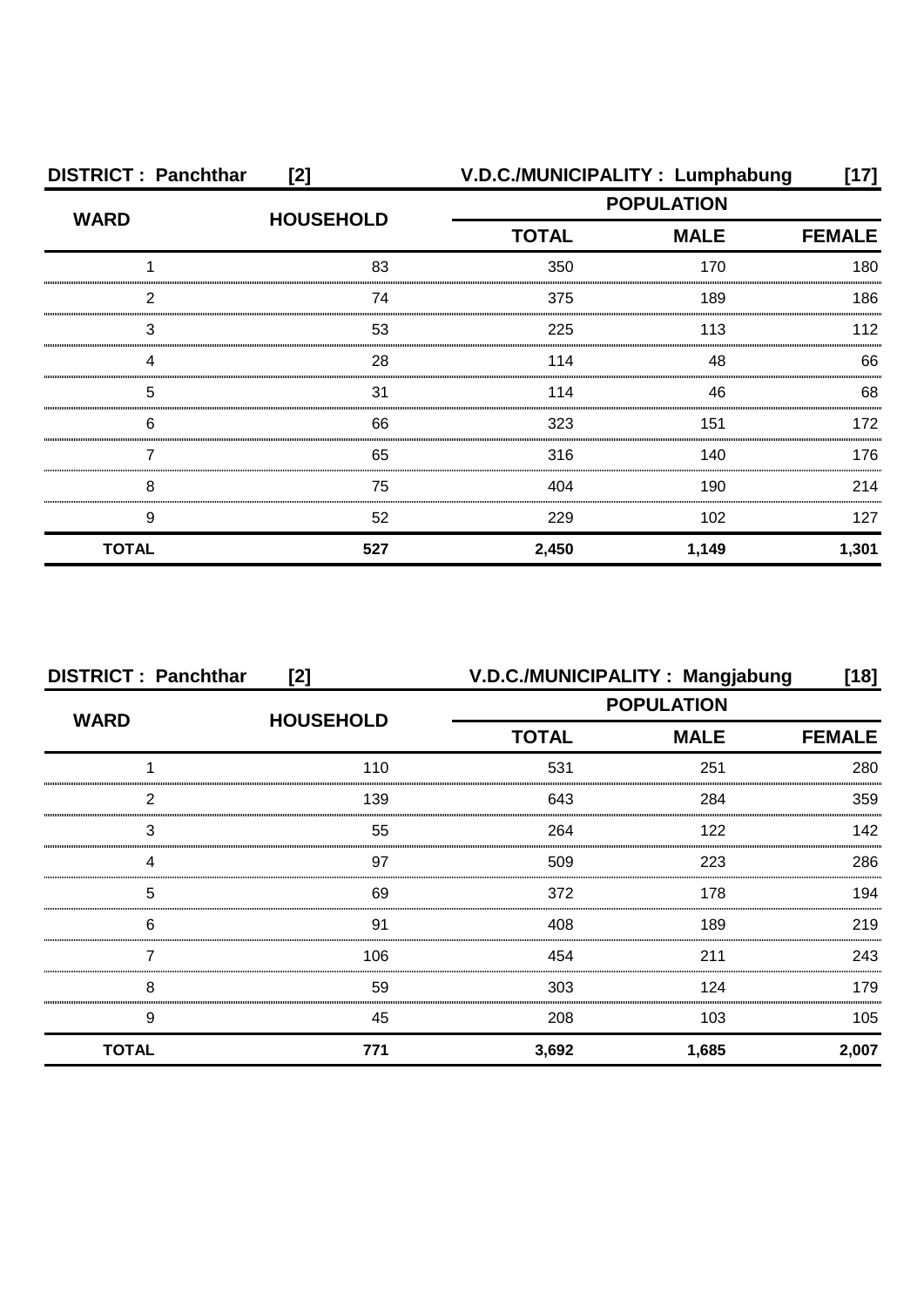| <b>DISTRICT: Panchthar</b><br>[2] |                  | V.D.C./MUNICIPALITY: Mauwa |             | [19]          |
|-----------------------------------|------------------|----------------------------|-------------|---------------|
| <b>WARD</b>                       | <b>HOUSEHOLD</b> | <b>POPULATION</b>          |             |               |
|                                   |                  | <b>TOTAL</b>               | <b>MALE</b> | <b>FEMALE</b> |
|                                   | 153              | 665                        | 305         | 360           |
| ႒                                 | 90               | 430                        | 200         | 230           |
| 3                                 | 79               | 359                        | 174         | 185           |
|                                   | 81               | 391                        | 182         | 209           |
| 5                                 | 185              | 945                        | 453         | 492           |
| 6                                 | 119              | 618                        | 258         | 360           |
|                                   | 116              | 543                        | 256         | 287           |
| 8                                 | 60               | 329                        | 153         | 176           |
| 9                                 | 88               | 448                        | 199         | 249           |
| <b>TOTAL</b>                      | 971              | 4,728                      | 2,180       | 2,548         |

| <b>DISTRICT: Panchthar</b><br>[2] |                  |                   | V.D.C./MUNICIPALITY: Memeng | [20]          |
|-----------------------------------|------------------|-------------------|-----------------------------|---------------|
| <b>WARD</b>                       |                  | <b>POPULATION</b> |                             |               |
|                                   | <b>HOUSEHOLD</b> | <b>TOTAL</b>      | <b>MALE</b>                 | <b>FEMALE</b> |
|                                   | 112              | 537               | 259                         | 278           |
| 2                                 | 93               | 481               | 226                         | 255           |
| 3                                 | 99               | 458               | 218                         | 240           |
| 4                                 | 166              | 824               | 390                         | 434           |
| 5                                 | 93               | 413               | 207                         | 206           |
| 6                                 | 102              | 405               | 193                         | 212           |
|                                   | 74               | 344               | 165                         | 179           |
| 8                                 | 104              | 478               | 230                         | 248           |
| 9                                 | 141              | 714               | 359                         | 355           |
| <b>TOTAL</b>                      | 984              | 4,654             | 2,247                       | 2,407         |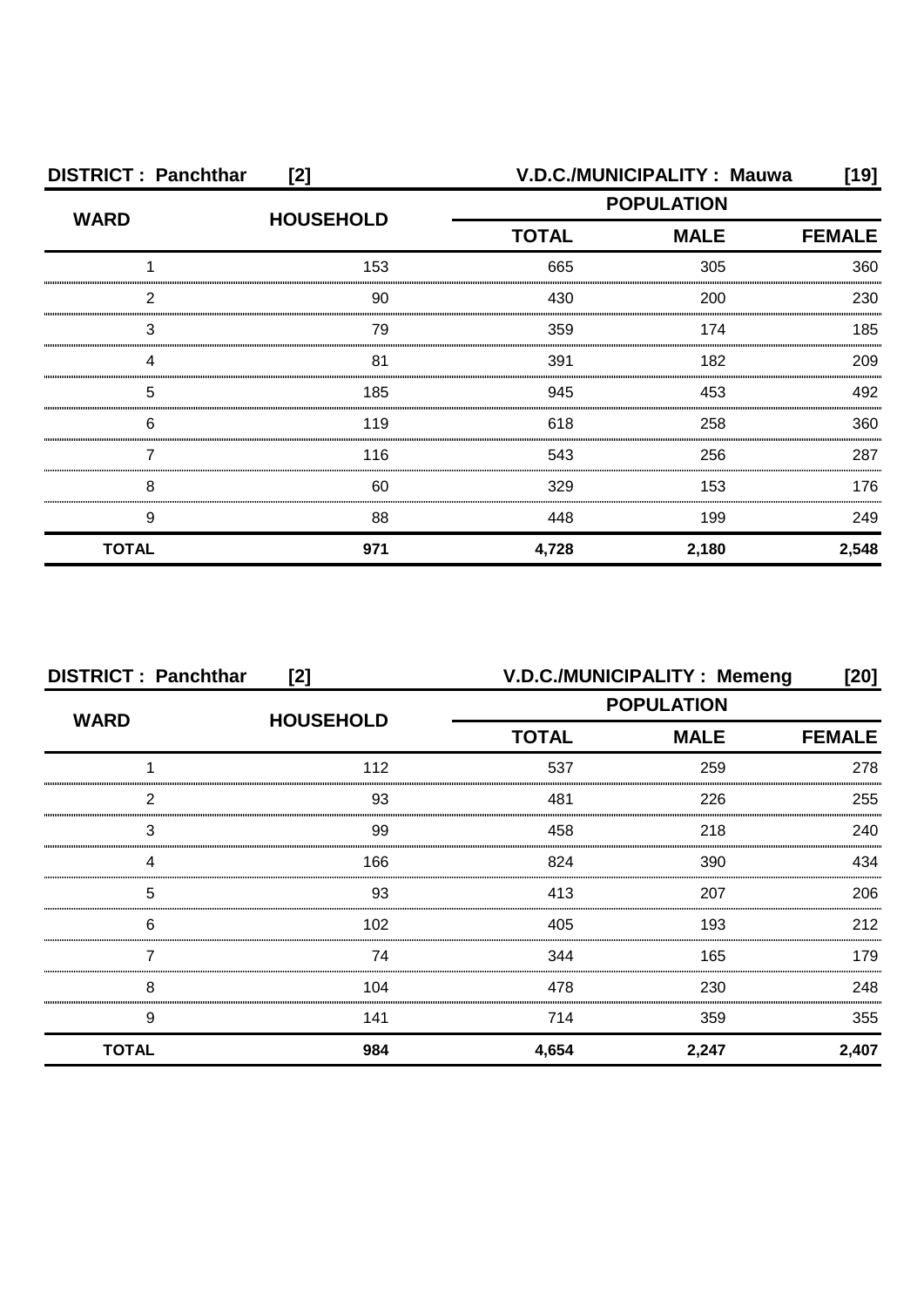| <b>DISTRICT: Panchthar</b><br>[2] |                  |                   | V.D.C./MUNICIPALITY: Nagi | [21]          |
|-----------------------------------|------------------|-------------------|---------------------------|---------------|
| <b>WARD</b>                       | <b>HOUSEHOLD</b> | <b>POPULATION</b> |                           |               |
|                                   |                  | <b>TOTAL</b>      | <b>MALE</b>               | <b>FEMALE</b> |
|                                   | 140              | 662               | 302                       | 360           |
| 2                                 | 123              | 605               | 295                       | 310           |
| 3                                 | 84               | 396               | 183                       | 213           |
| 4                                 | 116              | 580               | 273                       | 307           |
| 5                                 | 57               | 269               | 127                       | 142           |
| 6                                 | 117              | 545               | 250                       | 295           |
|                                   | 75               | 351               | 168                       | 183           |
| 8                                 | 91               | 406               | 196                       | 210           |
| 9                                 | 60               | 327               | 159                       | 168           |
| <b>TOTAL</b>                      | 863              | 4,141             | 1,953                     | 2,188         |

| <b>DISTRICT: Panchthar</b><br>[2] |                  |                   | V.D.C./MUNICIPALITY: Nangeen | [22]          |
|-----------------------------------|------------------|-------------------|------------------------------|---------------|
| <b>WARD</b>                       |                  | <b>POPULATION</b> |                              |               |
|                                   | <b>HOUSEHOLD</b> | <b>TOTAL</b>      | <b>MALE</b>                  | <b>FEMALE</b> |
|                                   | 129              | 646               | 304                          | 342           |
| 2                                 | 175              | 853               | 403                          | 450           |
| 3                                 | 107              | 495               | 212                          | 283           |
| 4                                 | 128              | 628               | 295                          | 333           |
| 5                                 | 167              | 767               | 357                          | 410           |
| 6                                 | 190              | 886               | 400                          | 486           |
|                                   | 172              | 856               | 413                          | 443           |
| 8                                 | 157              | 794               | 380                          | 414           |
| 9                                 | 163              | 787               | 350                          | 437           |
| <b>TOTAL</b>                      | 1,388            | 6,712             | 3,114                        | 3,598         |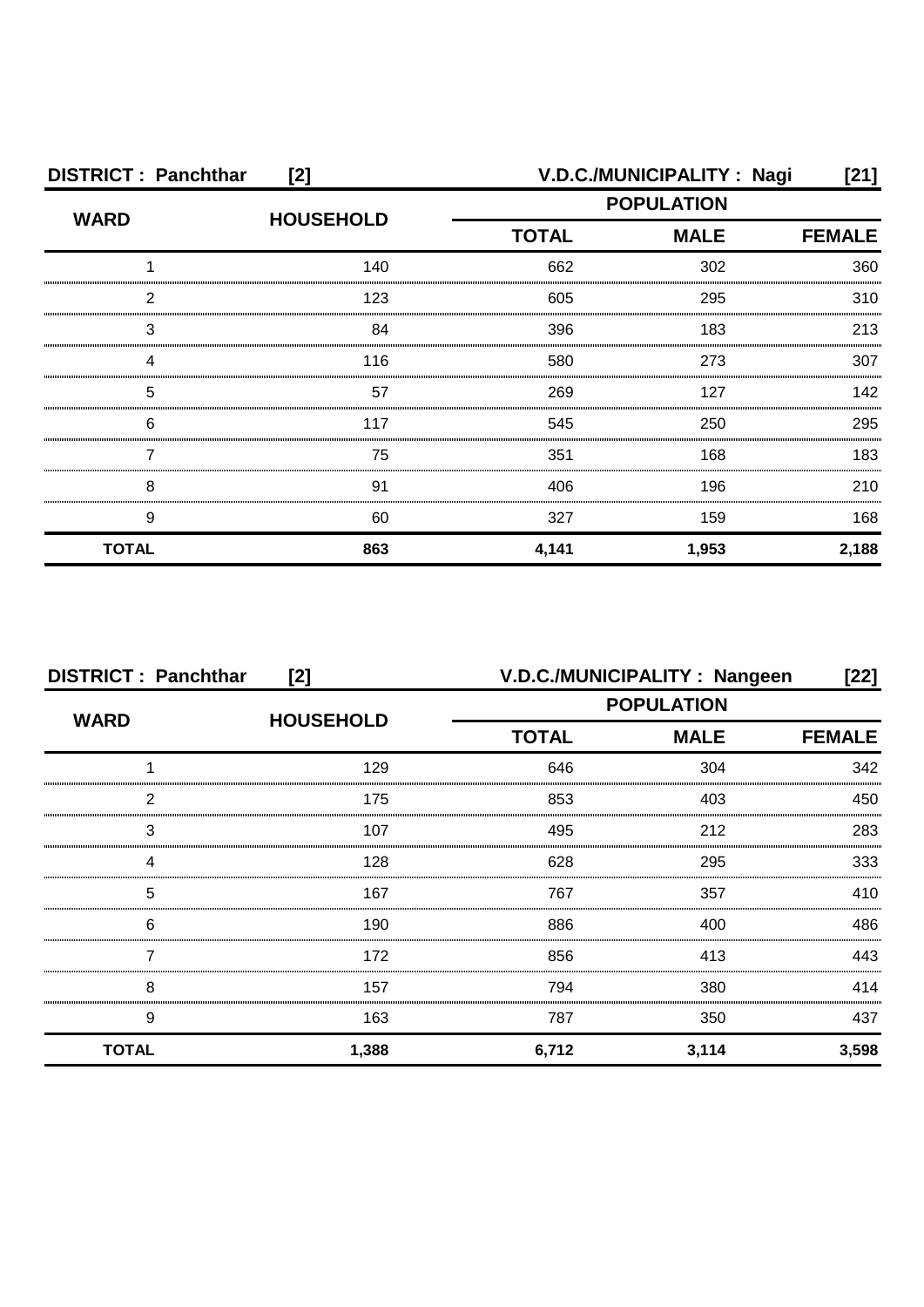| <b>DISTRICT: Panchthar</b><br>[2] |                  |              | V.D.C./MUNICIPALITY: Nawamidanda | [23]          |
|-----------------------------------|------------------|--------------|----------------------------------|---------------|
| <b>WARD</b>                       | <b>HOUSEHOLD</b> |              | <b>POPULATION</b>                |               |
|                                   |                  | <b>TOTAL</b> | <b>MALE</b>                      | <b>FEMALE</b> |
|                                   | 84               | 397          | 191                              | 206           |
| 2                                 | 105              | 487          | 201                              | 286           |
| 3                                 | 83               | 433          | 195                              | 238           |
| Δ                                 | 83               | 358          | 172                              | 186           |
| 5                                 | 93               | 492          | 226                              | 266           |
| 6                                 | 107              | 463          | 227                              | 236           |
|                                   | 78               | 380          | 173                              | 207           |
| 8                                 | 99               | 516          | 232                              | 284           |
| 9                                 | 126              | 602          | 268                              | 334           |
| <b>TOTAL</b>                      | 858              | 4,128        | 1,885                            | 2,243         |

| <b>DISTRICT: Panchthar</b><br>[2] |                  |              | V.D.C./MUNICIPALITY: Olane | [24]          |
|-----------------------------------|------------------|--------------|----------------------------|---------------|
| <b>WARD</b>                       | <b>HOUSEHOLD</b> |              | <b>POPULATION</b>          |               |
|                                   |                  | <b>TOTAL</b> | <b>MALE</b>                | <b>FEMALE</b> |
|                                   | 23               | 99           | 54                         | 45            |
| 2                                 | 34               | 150          | 70                         | 80            |
| 3                                 | 61               | 299          | 144                        | 155           |
|                                   | 93               | 442          | 216                        | 226           |
| 5                                 | 51               | 247          | 113                        | 134           |
| 6                                 | 73               | 333          | 154                        | 179           |
|                                   | 71               | 297          | 142                        | 155           |
| 8                                 | 43               | 187          | 88                         | 99            |
| 9                                 | 114              | 482          | 209                        | 273           |
| <b>TOTAL</b>                      | 563              | 2,536        | 1,190                      | 1,346         |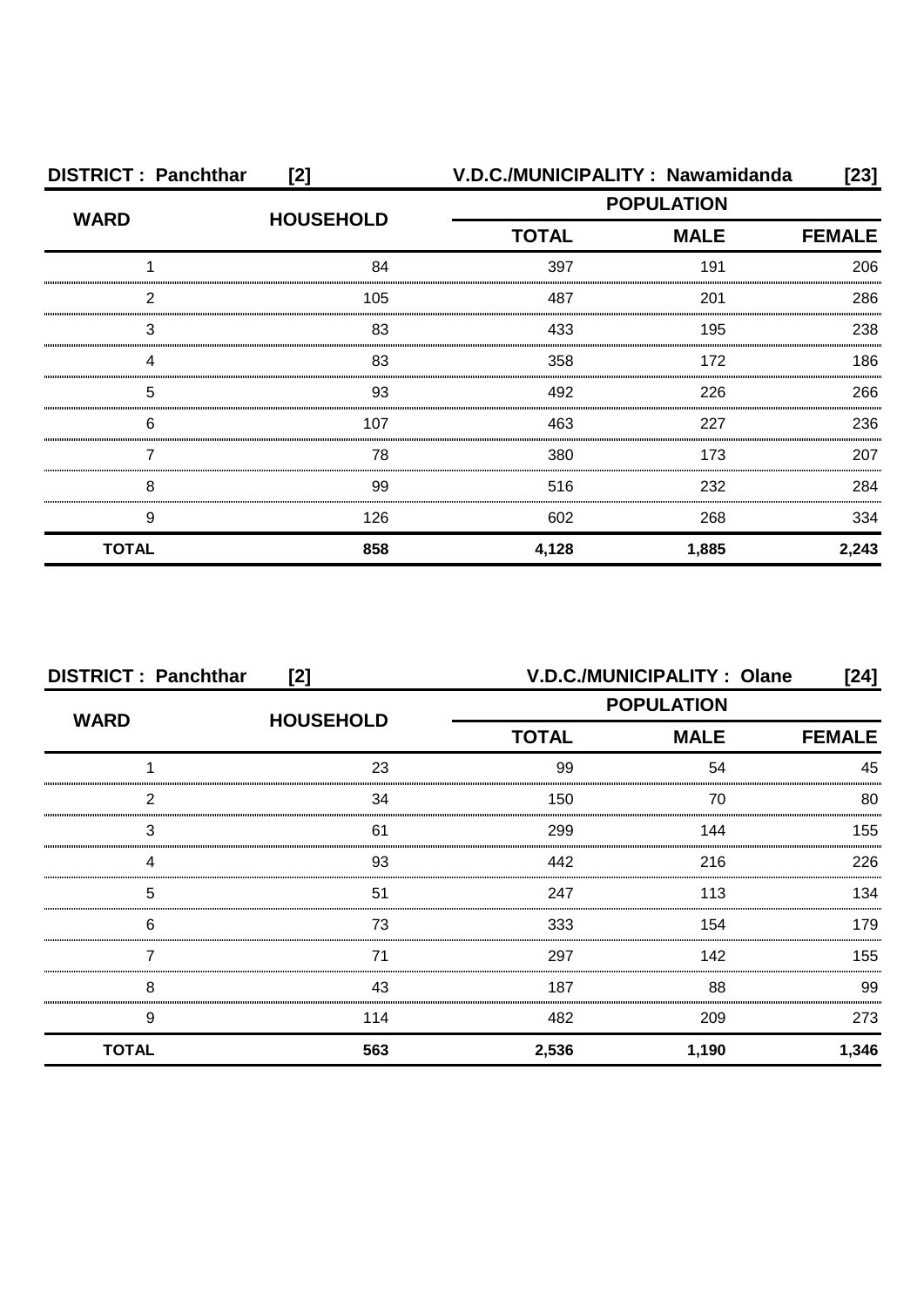| <b>DISTRICT: Panchthar</b><br>[2] |                  |                   | V.D.C./MUNICIPALITY: Oyam | [25]          |
|-----------------------------------|------------------|-------------------|---------------------------|---------------|
| <b>WARD</b>                       | <b>HOUSEHOLD</b> | <b>POPULATION</b> |                           |               |
|                                   |                  | <b>TOTAL</b>      | <b>MALE</b>               | <b>FEMALE</b> |
|                                   | 126              | 656               | 311                       | 345           |
| 2                                 | 147              | 789               | 378                       | 411           |
| 3                                 | 94               | 427               | 212                       | 215           |
|                                   | 84               | 403               | 209                       | 194           |
| 5                                 | 56               | 268               | 142                       | 126           |
| 6                                 | 62               | 325               | 144                       | 181           |
|                                   | 59               | 281               | 128                       | 153           |
| 8                                 | 68               | 370               | 179                       | 191           |
| 9                                 | 70               | 372               | 173                       | 199           |
| <b>TOTAL</b>                      | 766              | 3,891             | 1,876                     | 2,015         |

| <b>DISTRICT: Panchthar</b><br>[2] |                  | V.D.C./MUNICIPALITY: Panchami<br>$[26]$ |             |               |
|-----------------------------------|------------------|-----------------------------------------|-------------|---------------|
| <b>WARD</b>                       | <b>HOUSEHOLD</b> | <b>POPULATION</b>                       |             |               |
|                                   |                  | <b>TOTAL</b>                            | <b>MALE</b> | <b>FEMALE</b> |
|                                   | 179              | 769                                     | 375         | 394           |
| 2                                 | 147              | 714                                     | 321         | 393           |
| 3                                 | 119              | 565                                     | 241         | 324           |
| 4                                 | 101              | 459                                     | 216         | 243           |
| 5                                 | 97               | 462                                     | 195         | 267           |
| 6                                 | 103              | 460                                     | 205         | 255           |
|                                   | 42               | 236                                     | 109         | 127           |
| 8                                 | 124              | 633                                     | 309         | 324           |
| 9                                 | 116              | 580                                     | 276         | 304           |
| <b>TOTAL</b>                      | 1,028            | 4,878                                   | 2,247       | 2,631         |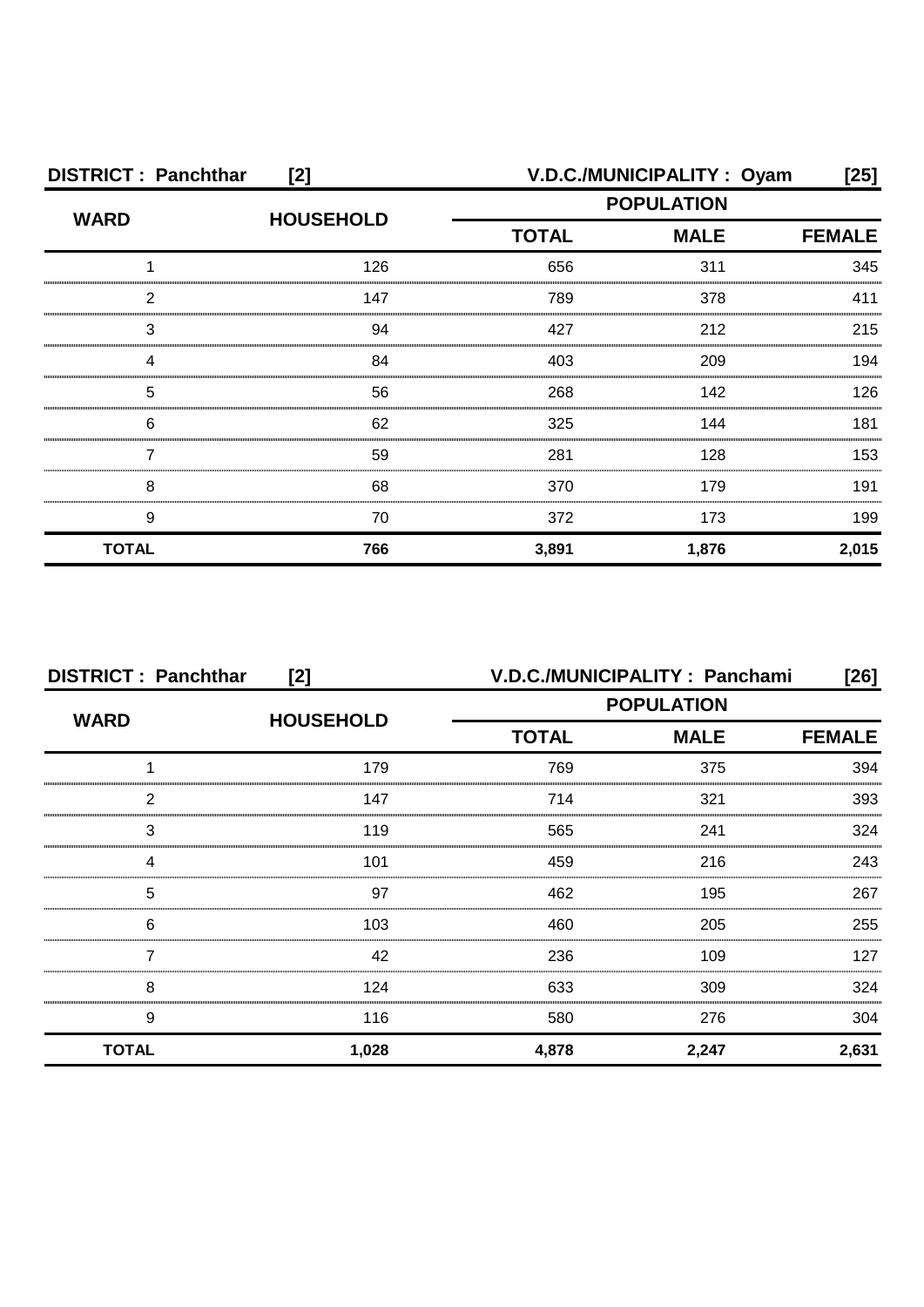| <b>DISTRICT: Panchthar</b><br>[2] |                  |              | V.D.C./MUNICIPALITY: Pauwa Sartap | [27]          |
|-----------------------------------|------------------|--------------|-----------------------------------|---------------|
| <b>WARD</b>                       | <b>HOUSEHOLD</b> |              | <b>POPULATION</b>                 |               |
|                                   |                  | <b>TOTAL</b> | <b>MALE</b>                       | <b>FEMALE</b> |
|                                   | 79               | 372          | 160                               | 212           |
| 2                                 | 95               | 438          | 197                               | 241           |
| 3                                 | 85               | 371          | 155                               | 216           |
| Δ                                 | 94               | 436          | 197                               | 239           |
| 5                                 | 48               | 239          | 102                               | 137           |
| 6                                 | 100              | 475          | 209                               | 266           |
|                                   | 231              | 968          | 456                               | 512           |
| 8                                 | 107              | 564          | 273                               | 291           |
| 9                                 | 100              | 475          | 212                               | 263           |
| <b>TOTAL</b>                      | 939              | 4,338        | 1,961                             | 2,377         |

| <b>DISTRICT: Panchthar</b><br>[2] |                  |                   | V.D.C./MUNICIPALITY: Phaktep | $[28]$        |
|-----------------------------------|------------------|-------------------|------------------------------|---------------|
| <b>WARD</b>                       | <b>HOUSEHOLD</b> | <b>POPULATION</b> |                              |               |
|                                   |                  | <b>TOTAL</b>      | <b>MALE</b>                  | <b>FEMALE</b> |
|                                   | 108              | 501               | 217                          | 284           |
| っ                                 | 84               | 341               | 163                          | 178           |
| 3                                 | 101              | 472               | 219                          | 253           |
|                                   | 81               | 349               | 168                          | 181           |
| 5                                 | 175              | 714               | 348                          | 366           |
| 6                                 | 75               | 336               | 155                          | 181           |
|                                   | 78               | 335               | 148                          | 187           |
| 8                                 | 142              | 628               | 303                          | 325           |
| 9                                 | 78               | 367               | 168                          | 199           |
| <b>TOTAL</b>                      | 922              | 4,043             | 1,889                        | 2,154         |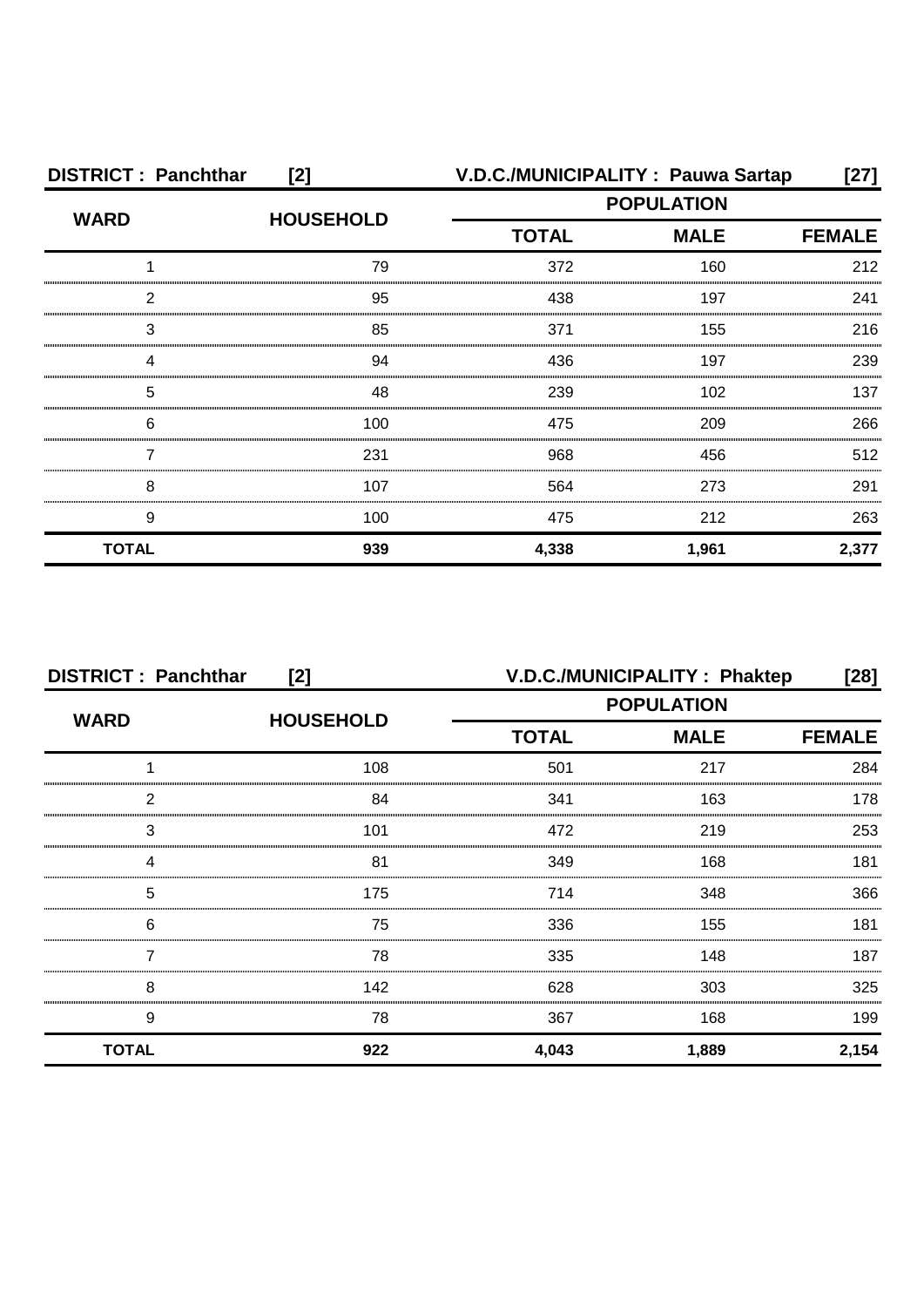| <b>DISTRICT: Panchthar</b><br>[2] |                  |              | V.D.C./MUNICIPALITY: Phidim | [29]          |
|-----------------------------------|------------------|--------------|-----------------------------|---------------|
| <b>WARD</b>                       | <b>HOUSEHOLD</b> |              | <b>POPULATION</b>           |               |
|                                   |                  | <b>TOTAL</b> | <b>MALE</b>                 | <b>FEMALE</b> |
|                                   | 1,778            | 6,544        | 3,244                       | 3,300         |
| 2                                 | 293              | 1,152        | 601                         | 551           |
| 3                                 | 350              | 1.706        | 812                         | 894           |
|                                   | 822              | 3,299        | 1,580                       | 1,719         |
| 5                                 | 207              | 942          | 437                         | 505           |
| 6                                 | 99               | 483          | 206                         | 277           |
|                                   | 325              | 1,315        | 581                         | 734           |
| 8                                 | 186              | 852          | 393                         | 459           |
| 9                                 | 231              | 1,106        | 514                         | 592           |
| <b>TOTAL</b>                      | 4,291            | 17,399       | 8,368                       | 9,031         |

| <b>DISTRICT: Panchthar</b><br>[2] |                  | V.D.C./MUNICIPALITY: Prangbung |                   | [30]          |
|-----------------------------------|------------------|--------------------------------|-------------------|---------------|
| <b>WARD</b>                       | <b>HOUSEHOLD</b> |                                | <b>POPULATION</b> |               |
|                                   |                  | <b>TOTAL</b>                   | <b>MALE</b>       | <b>FEMALE</b> |
|                                   | 139              | 622                            | 310               | 312           |
| 2                                 | 129              | 660                            | 322               | 338           |
| 3                                 | 122              | 577                            | 284               | 293           |
|                                   | 120              | 558                            | 252               | 306           |
| 5                                 | 89               | 458                            | 221               | 237           |
| 6                                 | 43               | 229                            | 108               | 121           |
|                                   | 89               | 487                            | 230               | 257           |
| 8                                 | 107              | 516                            | 239               | 277           |
| 9                                 | 55               | 283                            | 131               | 152           |
| <b>TOTAL</b>                      | 893              | 4,390                          | 2,097             | 2,293         |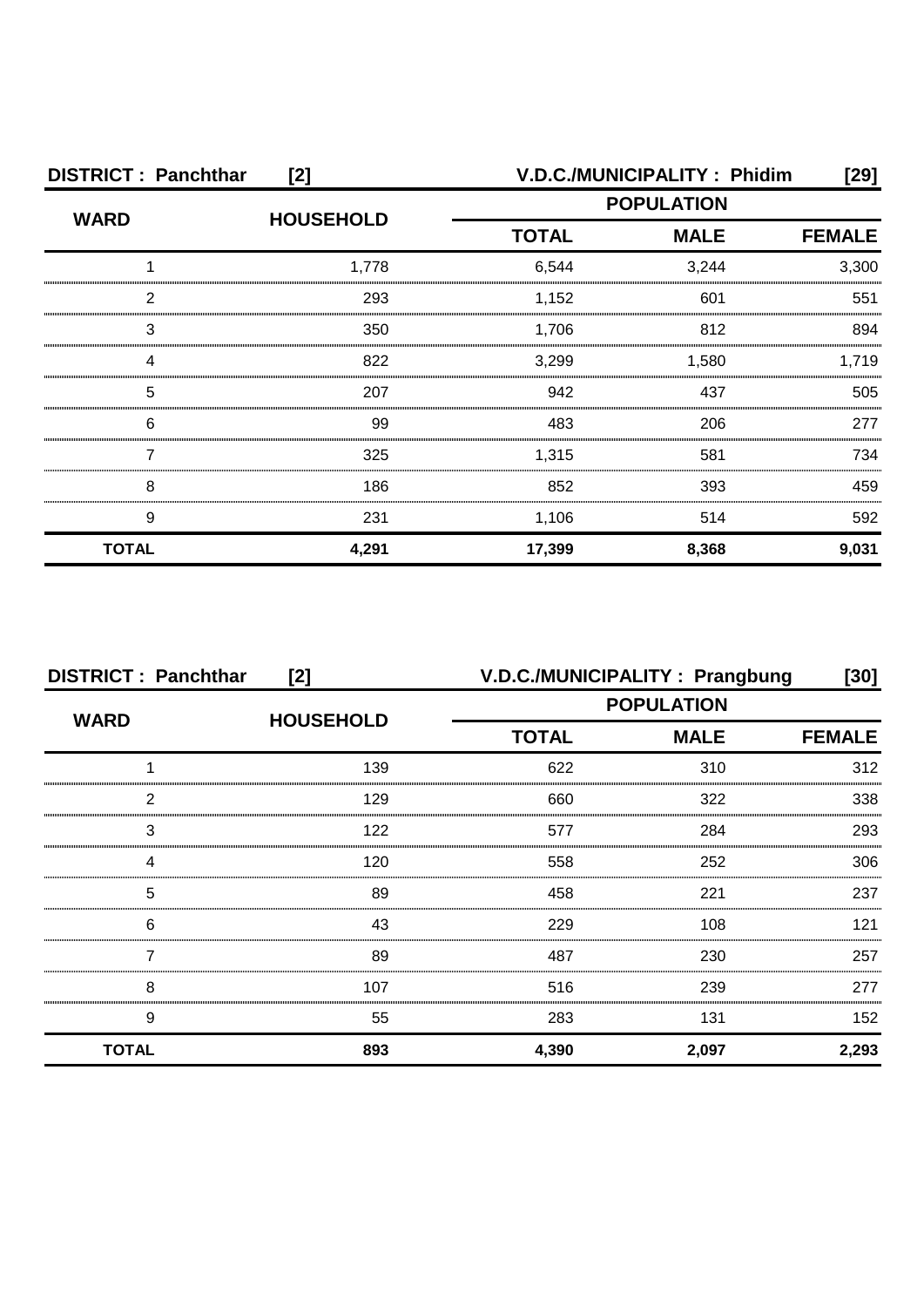| <b>DISTRICT: Panchthar</b><br>[2] |                  |                   | V.D.C./MUNICIPALITY: Rabi | [31]          |
|-----------------------------------|------------------|-------------------|---------------------------|---------------|
| <b>WARD</b>                       | <b>HOUSEHOLD</b> | <b>POPULATION</b> |                           |               |
|                                   |                  | <b>TOTAL</b>      | <b>MALE</b>               | <b>FEMALE</b> |
|                                   | 56               | 262               | 119                       | 143           |
| 2                                 | 80               | 344               | 165                       | 179           |
| 3                                 | 86               | 407               | 187                       | 220           |
|                                   | 58               | 247               | 111                       | 136           |
| 5                                 | 402              | 1,616             | 748                       | 868           |
| 6                                 | 64               | 239               | 109                       | 130           |
|                                   | 98               | 424               | 186                       | 238           |
| 8                                 | 51               | 206               | 101                       | 105           |
| 9                                 | 104              | 455               | 206                       | 249           |
| <b>TOTAL</b>                      | 999              | 4,200             | 1,932                     | 2,268         |

| <b>DISTRICT: Panchthar</b><br>[2] |                  |                   | V.D.C./MUNICIPALITY: Rani Gaun | $[32]$        |
|-----------------------------------|------------------|-------------------|--------------------------------|---------------|
| <b>WARD</b>                       |                  | <b>POPULATION</b> |                                |               |
|                                   | <b>HOUSEHOLD</b> | <b>TOTAL</b>      | <b>MALE</b>                    | <b>FEMALE</b> |
|                                   | 158              | 800               | 371                            | 429           |
| 2                                 | 115              | 521               | 242                            | 279           |
| 3                                 | 80               | 384               | 182                            | 202           |
| 4                                 | 109              | 526               | 242                            | 284           |
| 5                                 | 112              | 564               | 263                            | 301           |
| 6                                 | 194              | 798               | 391                            | 407           |
|                                   | 67               | 356               | 165                            | 191           |
| 8                                 | 118              | 529               | 241                            | 288           |
| 9                                 | 115              | 507               | 234                            | 273           |
| <b>TOTAL</b>                      | 1,068            | 4,985             | 2,331                          | 2,654         |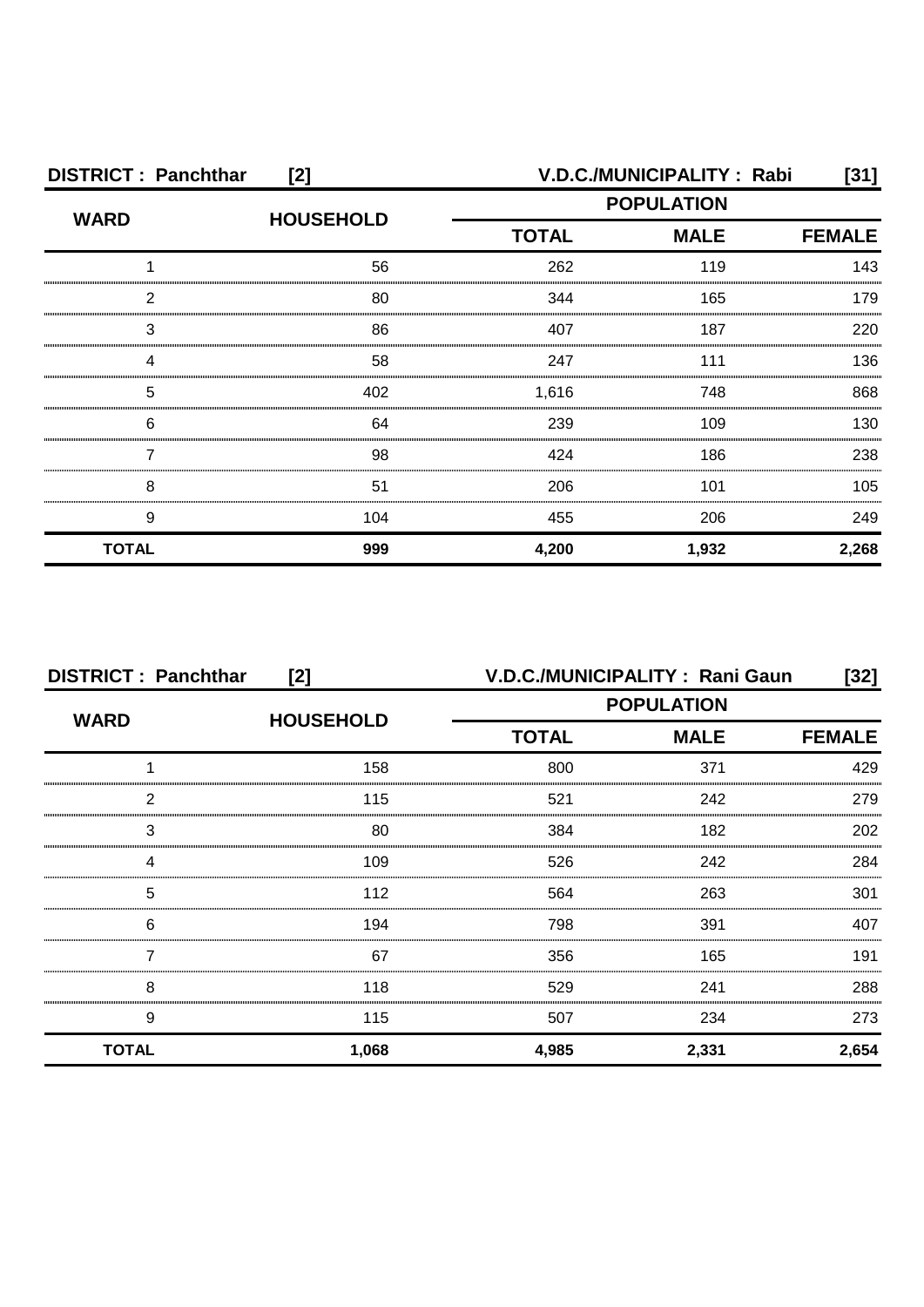| <b>DISTRICT: Panchthar</b><br>[2] |                  |              | V.D.C./MUNICIPALITY: Ranitar | [33]          |
|-----------------------------------|------------------|--------------|------------------------------|---------------|
| <b>WARD</b>                       | <b>HOUSEHOLD</b> |              | <b>POPULATION</b>            |               |
|                                   |                  | <b>TOTAL</b> | <b>MALE</b>                  | <b>FEMALE</b> |
|                                   | 176              | 806          | 386                          | 420           |
| っ                                 | 261              | 1,230        | 551                          | 679           |
| 3                                 | 64               | 282          | 132                          | 150           |
|                                   | 119              | 582          | 268                          | 314           |
| 5                                 | 109              | 550          | 252                          | 298           |
| 6                                 | 241              | 1,035        | 496                          | 539           |
|                                   | 83               | 370          | 185                          | 185           |
| 8                                 | 255              | 1,246        | 596                          | 650           |
| 9                                 | 192              | 964          | 479                          | 485           |
| <b>TOTAL</b>                      | 1,500            | 7,065        | 3,345                        | 3,720         |

| <b>DISTRICT: Panchthar</b><br>[2] |       | V.D.C./MUNICIPALITY: Sarang Danda |                   | [34]          |
|-----------------------------------|-------|-----------------------------------|-------------------|---------------|
| <b>WARD</b><br><b>HOUSEHOLD</b>   |       |                                   | <b>POPULATION</b> |               |
|                                   |       | <b>TOTAL</b>                      | <b>MALE</b>       | <b>FEMALE</b> |
|                                   | 127   | 573                               | 259               | 314           |
| 2                                 | 129   | 558                               | 253               | 305           |
| 3                                 | 237   | 981                               | 450               | 531           |
|                                   | 128   | 575                               | 270               | 305           |
| 5                                 | 118   | 507                               | 226               | 281           |
| 6                                 | 148   | 607                               | 274               | 333           |
|                                   | 111   | 507                               | 233               | 274           |
| 8                                 | 180   | 759                               | 363               | 396           |
| 9                                 | 121   | 493                               | 222               | 271           |
| <b>TOTAL</b>                      | 1,299 | 5,560                             | 2,550             | 3,010         |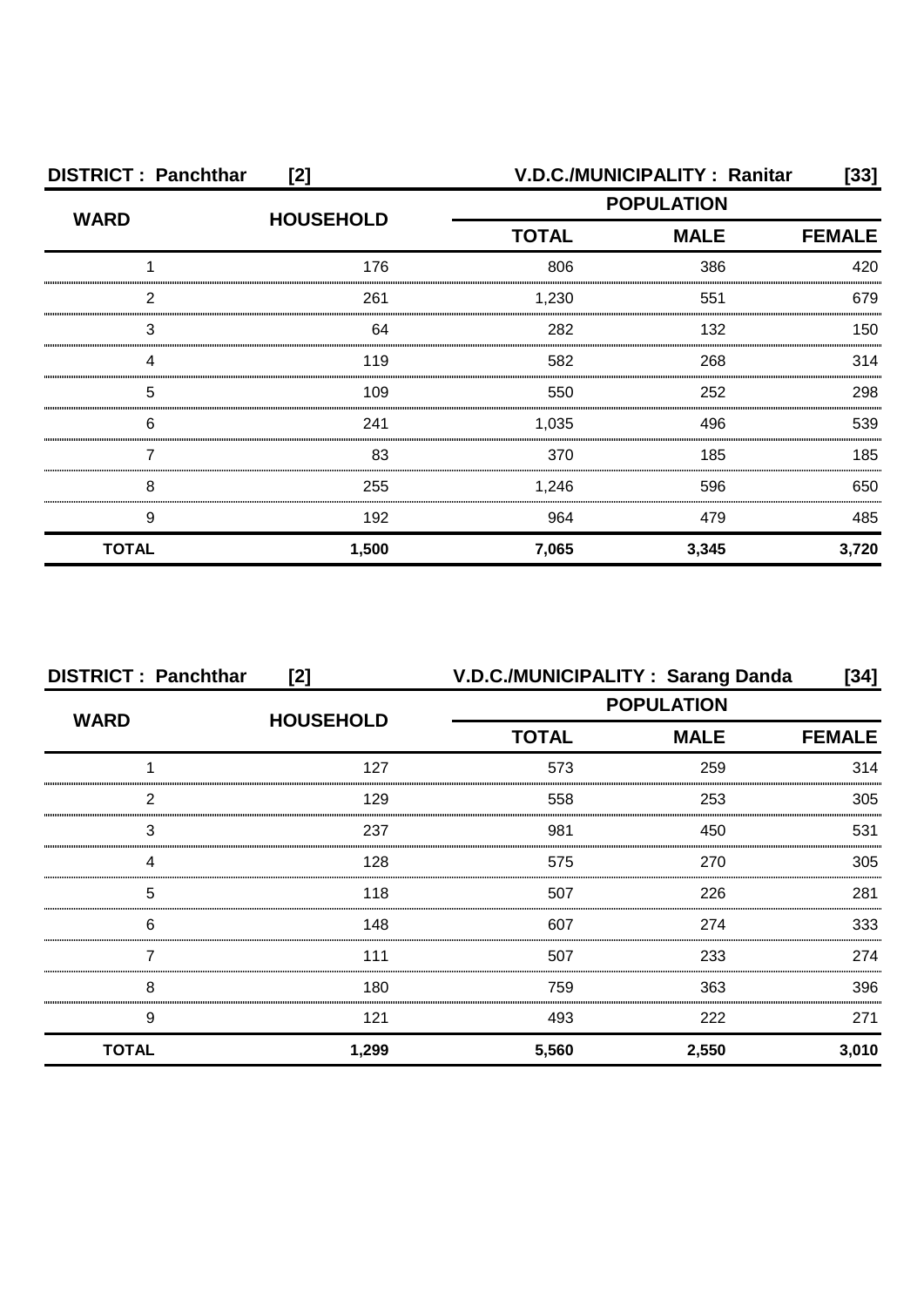| <b>DISTRICT: Panchthar</b><br>[2] |                  |                   | V.D.C./MUNICIPALITY: Sidin | [35]          |
|-----------------------------------|------------------|-------------------|----------------------------|---------------|
| <b>WARD</b>                       | <b>HOUSEHOLD</b> | <b>POPULATION</b> |                            |               |
|                                   |                  | <b>TOTAL</b>      | <b>MALE</b>                | <b>FEMALE</b> |
|                                   | 122              | 640               | 309                        | 331           |
| 2                                 | 84               | 461               | 220                        | 241           |
| 3                                 | 66               | 349               | 157                        | 192           |
| Δ                                 | 84               | 445               | 204                        | 241           |
| 5                                 | 123              | 710               | 341                        | 369           |
| 6                                 | 52               | 266               | 120                        | 146           |
|                                   | 142              | 683               | 323                        | 360           |
| 8                                 | 62               | 293               | 135                        | 158           |
| 9                                 | 150              | 741               | 341                        | 400           |
| <b>TOTAL</b>                      | 885              | 4,588             | 2,150                      | 2,438         |

| <b>DISTRICT: Panchthar</b><br>[2] |                  |                             | V.D.C./MUNICIPALITY: Siwa | [36]  |
|-----------------------------------|------------------|-----------------------------|---------------------------|-------|
| <b>WARD</b>                       |                  | <b>POPULATION</b>           |                           |       |
|                                   | <b>HOUSEHOLD</b> | <b>TOTAL</b><br><b>MALE</b> | <b>FEMALE</b>             |       |
|                                   | 59               | 260                         | 133                       | 127   |
| 2                                 | 74               | 372                         | 170                       | 202   |
| 3                                 | 59               | 275                         | 117                       | 158   |
| 4                                 | 108              | 444                         | 210                       | 234   |
| 5                                 | 108              | 559                         | 242                       | 317   |
| 6                                 | 67               | 277                         | 133                       | 144   |
|                                   | 80               | 386                         | 170                       | 216   |
| 8                                 | 65               | 273                         | 128                       | 145   |
| 9                                 | 139              | 698                         | 336                       | 362   |
| <b>TOTAL</b>                      | 759              | 3,544                       | 1,639                     | 1,905 |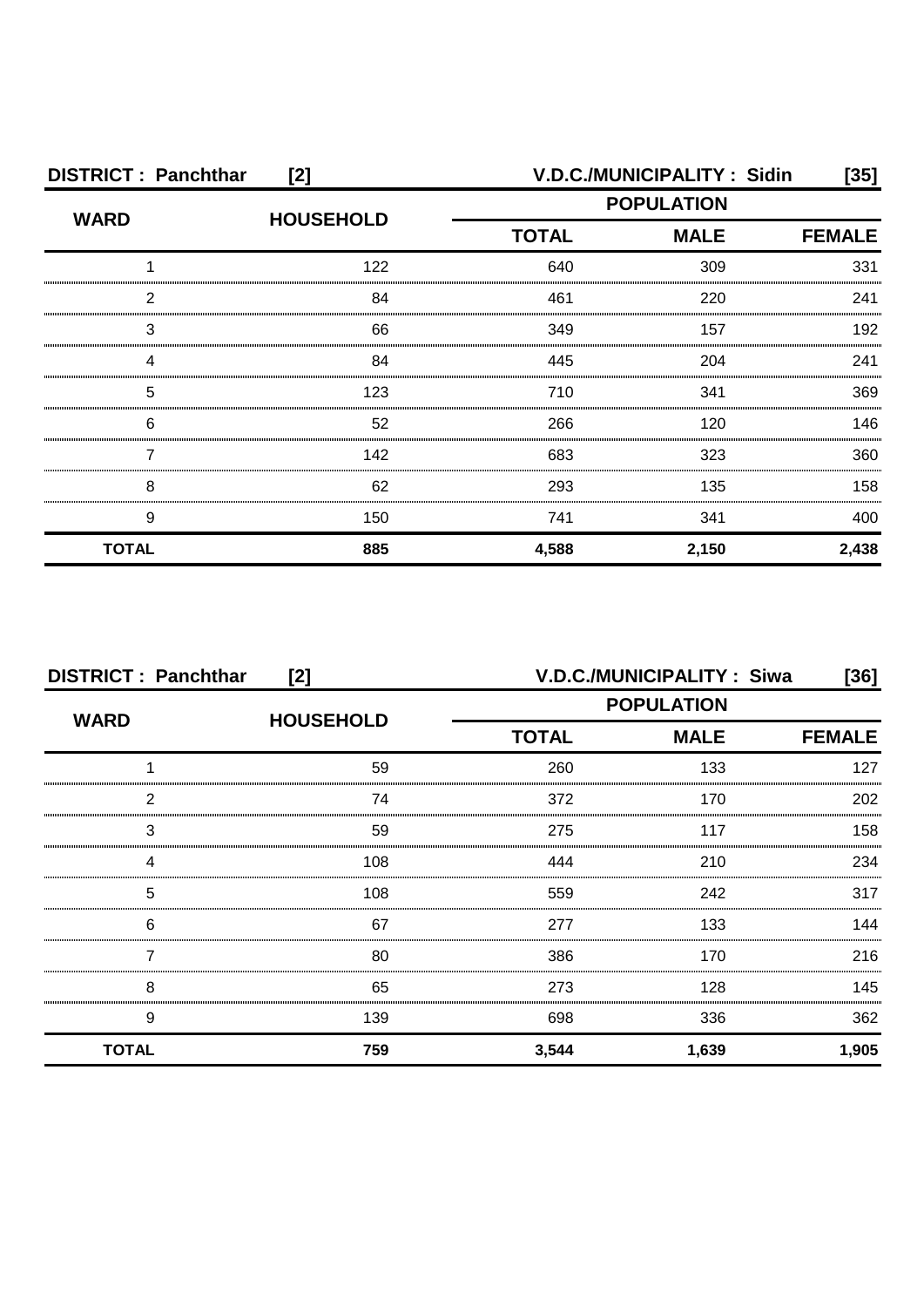| <b>DISTRICT: Panchthar</b><br>[2] |                  |                   | V.D.C./MUNICIPALITY: Subhang | [37]          |
|-----------------------------------|------------------|-------------------|------------------------------|---------------|
| <b>WARD</b>                       |                  | <b>POPULATION</b> |                              |               |
|                                   | <b>HOUSEHOLD</b> | <b>TOTAL</b>      | <b>MALE</b>                  | <b>FEMALE</b> |
|                                   | 51               | 230               | 102                          | 128           |
| ႒                                 | 117              | 558               | 251                          | 307           |
| 3                                 | 79               | 386               | 182                          | 204           |
|                                   | 78               | 388               | 189                          | 199           |
| 5                                 | 71               | 347               | 172                          | 175           |
| 6                                 | 108              | 521               | 248                          | 273           |
|                                   | 118              | 571               | 253                          | 318           |
| 8                                 | 182              | 898               | 437                          | 461           |
| 9                                 | 184              | 900               | 456                          | 444           |
| <b>TOTAL</b>                      | 988              | 4,799             | 2,290                        | 2,509         |

| <b>DISTRICT: Panchthar</b><br>[2] |                  | V.D.C./MUNICIPALITY: Syabrumba<br>$[38]$ |             |               |
|-----------------------------------|------------------|------------------------------------------|-------------|---------------|
|                                   |                  | <b>POPULATION</b>                        |             |               |
| <b>WARD</b>                       | <b>HOUSEHOLD</b> | <b>TOTAL</b>                             | <b>MALE</b> | <b>FEMALE</b> |
|                                   | 53               | 239                                      | 107         | 132           |
| 2                                 | 123              | 562                                      | 271         | 291           |
| 3                                 | 52               | 194                                      | 83          | 111           |
|                                   | 103              | 427                                      | 182         | 245           |
| 5                                 | 45               | 235                                      | 104         | 131           |
| 6                                 | 100              | 436                                      | 194         | 242           |
|                                   | 99               | 455                                      | 193         | 262           |
| 8                                 | 48               | 250                                      | 108         | 142           |
| 9                                 | 91               | 419                                      | 191         | 228           |
| <b>TOTAL</b>                      | 714              | 3,217                                    | 1,433       | 1,784         |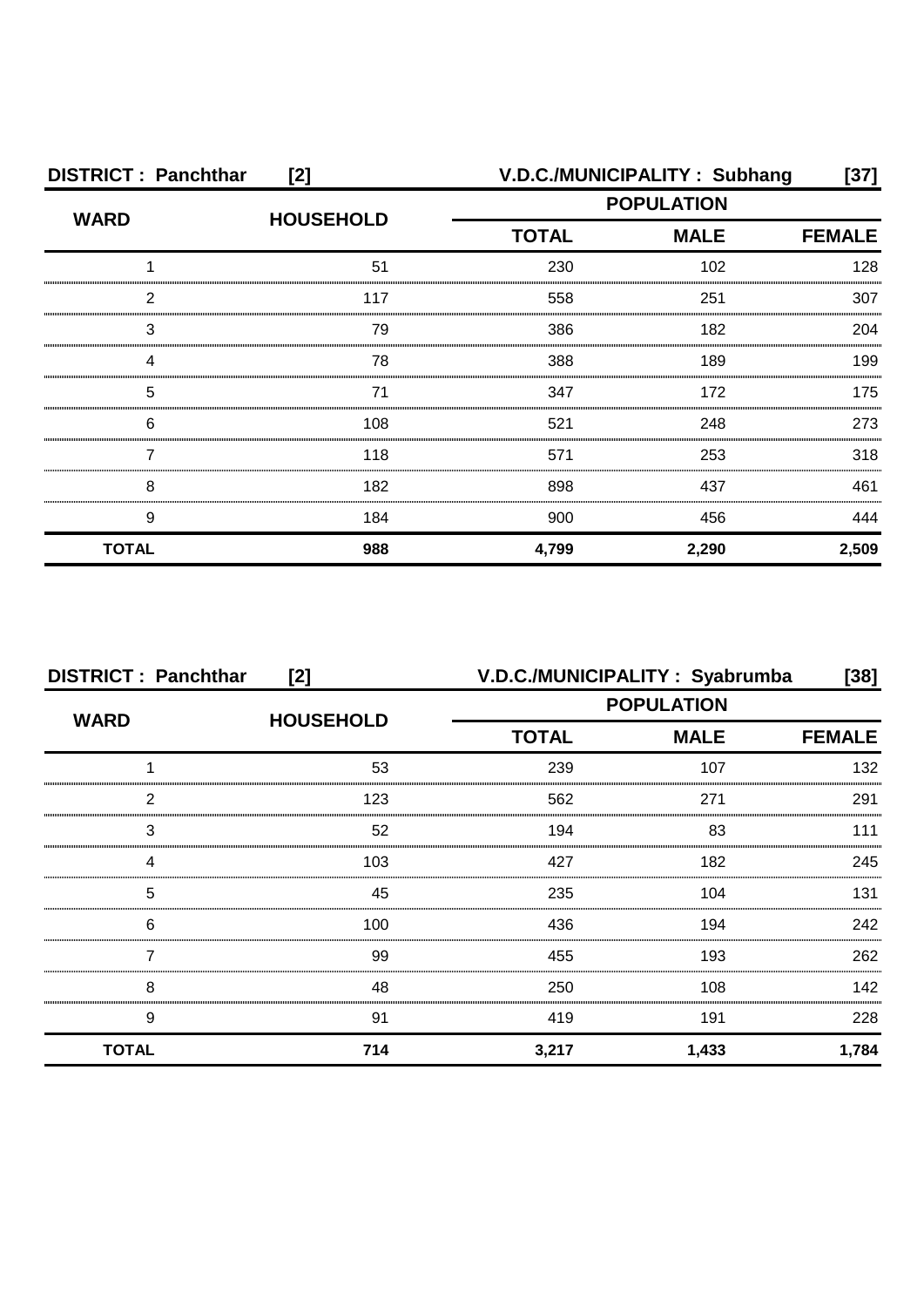| <b>DISTRICT: Panchthar</b><br>[2] |                  | V.D.C./MUNICIPALITY: Tharpu<br>[39] |             |               |
|-----------------------------------|------------------|-------------------------------------|-------------|---------------|
| <b>WARD</b>                       | <b>HOUSEHOLD</b> | <b>POPULATION</b>                   |             |               |
|                                   |                  | <b>TOTAL</b>                        | <b>MALE</b> | <b>FEMALE</b> |
|                                   | 160              | 687                                 | 336         | 351           |
| 2                                 | 183              | 794                                 | 376         | 418           |
| 3                                 | 184              | 847                                 | 400         | 447           |
|                                   | 72               | 363                                 | 176         | 187           |
| 5                                 | 152              | 722                                 | 309         | 413           |
| 6                                 | 102              | 451                                 | 210         | 241           |
|                                   | 66               | 308                                 | 152         | 156           |
| 8                                 | 56               | 241                                 | 105         | 136           |
| 9                                 | 61               | 303                                 | 148         | 155           |
| <b>TOTAL</b>                      | 1,036            | 4,716                               | 2,212       | 2,504         |

| <b>DISTRICT: Panchthar</b><br>[2] |                  | V.D.C./MUNICIPALITY: Yanganam<br>[40] |             |               |
|-----------------------------------|------------------|---------------------------------------|-------------|---------------|
| <b>WARD</b>                       |                  | <b>POPULATION</b>                     |             |               |
|                                   | <b>HOUSEHOLD</b> | <b>TOTAL</b>                          | <b>MALE</b> | <b>FEMALE</b> |
|                                   | 153              | 707                                   | 325         | 382           |
| 2                                 | 84               | 399                                   | 160         | 239           |
| 3                                 | 98               | 401                                   | 178         | 223           |
|                                   | 98               | 440                                   | 189         | 251           |
| 5                                 | 199              | 847                                   | 391         | 456           |
| 6                                 | 110              | 522                                   | 244         | 278           |
|                                   | 172              | 841                                   | 396         | 445           |
| 8                                 | 161              | 803                                   | 344         | 459           |
| 9                                 | 157              | 815                                   | 381         | 434           |
| <b>TOTAL</b>                      | 1,232            | 5,775                                 | 2,608       | 3,167         |